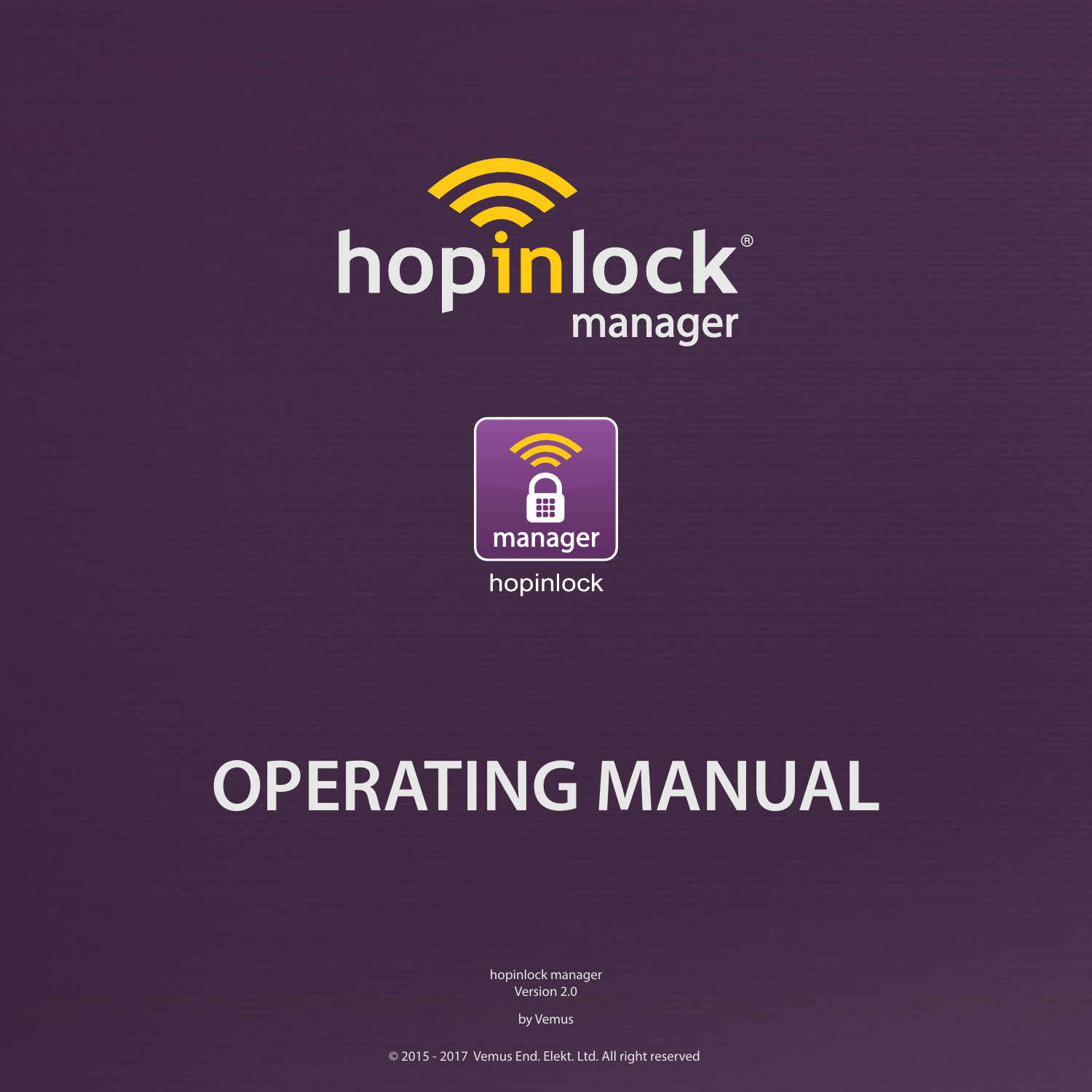

#### **Contents**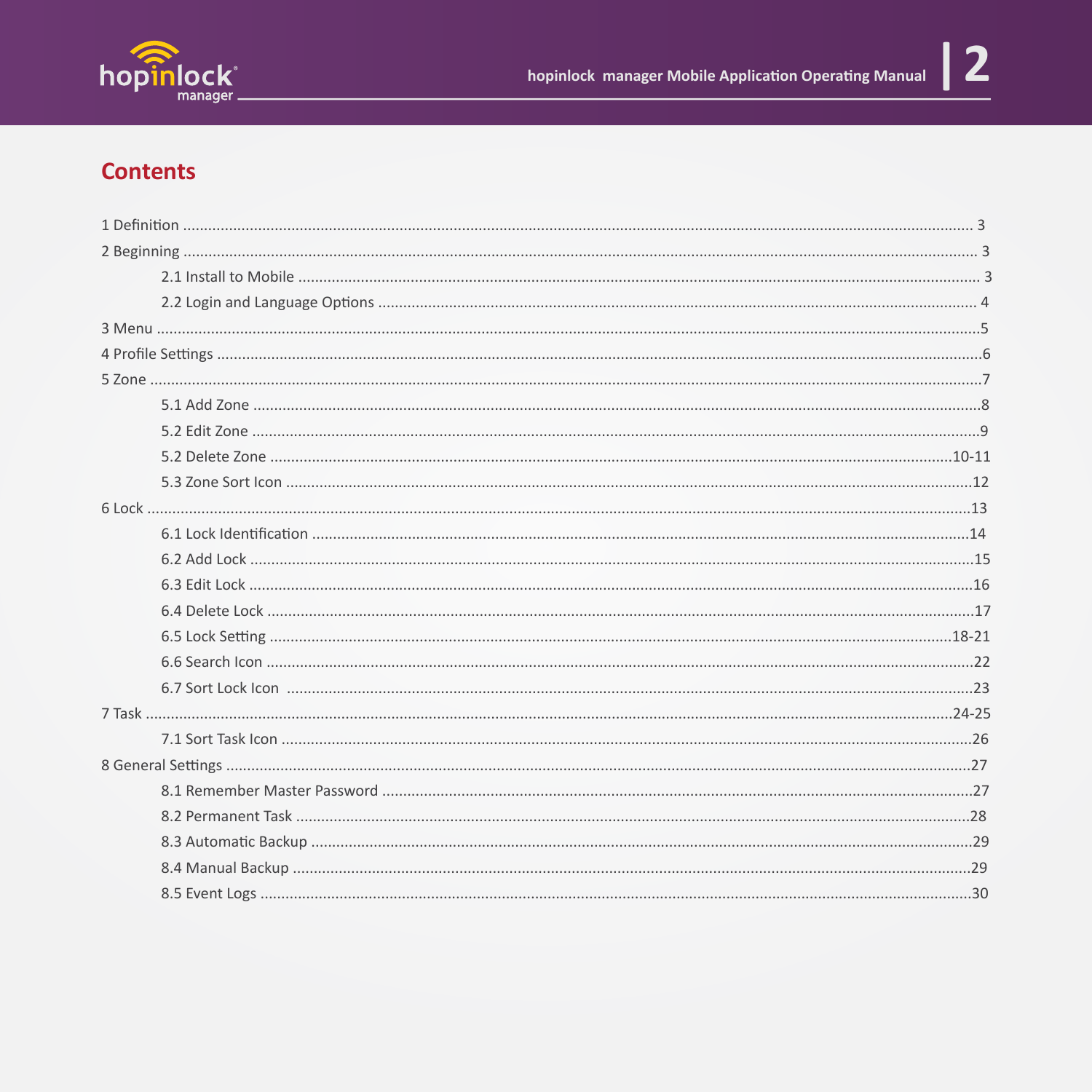

#### **1. DEFINITION**

It allows operators responsible for the key direction to easily access multi-threaded cabinets via mobile devices, manage and control them. Master password sharing or unauthorized learning is prevented with tablet reading function. All functions can be easily changed by providing access to the lock program as well as master password exchange with the tablet. All information is backed up to the hopinlock portal and no losses are experienced.

#### **2. BEGINNING**

#### **2.1. Install to Mobile**

Change your device settings to enable Apps upload from unknown sources.

Connect your device to the Internet and enter this linked web browser: h�p://hopinlock.com/app/hopinlockmanagerv2.0.apk

The installation will start automatically.



**Note:** The hopinlock manager App only works on NFC enabled Android devices, and can only be downloaded via the link.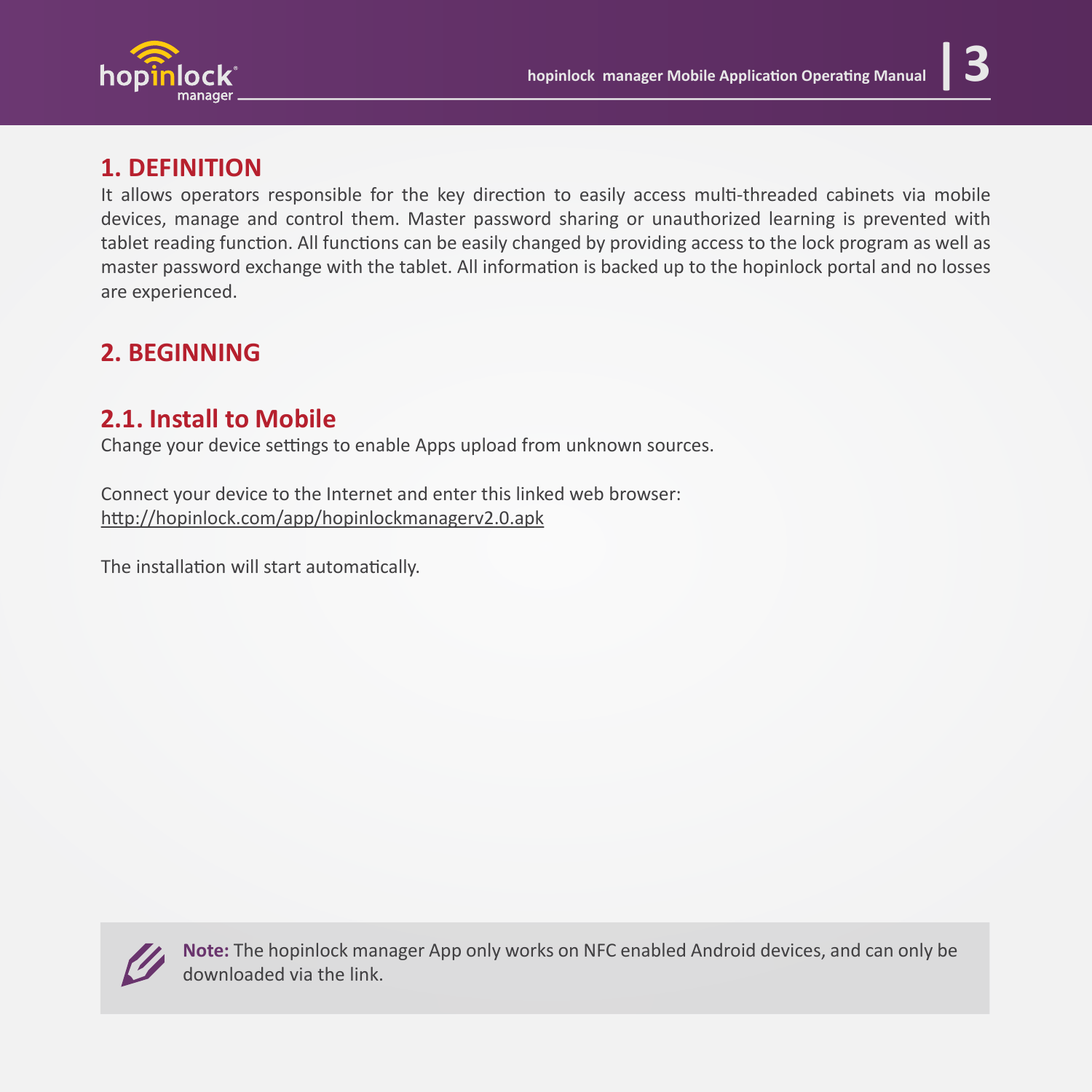

#### **2.2. Login and Language Options**

Application starts with screen in Figure 1.

Start by selecting the suitable language selection from Turkish or English language options on the upper right corner of the entry screen in Figure 2.

Then login by entering your hopinlock manager account information to related areas.





Note: You need to have an internet connection in order to login.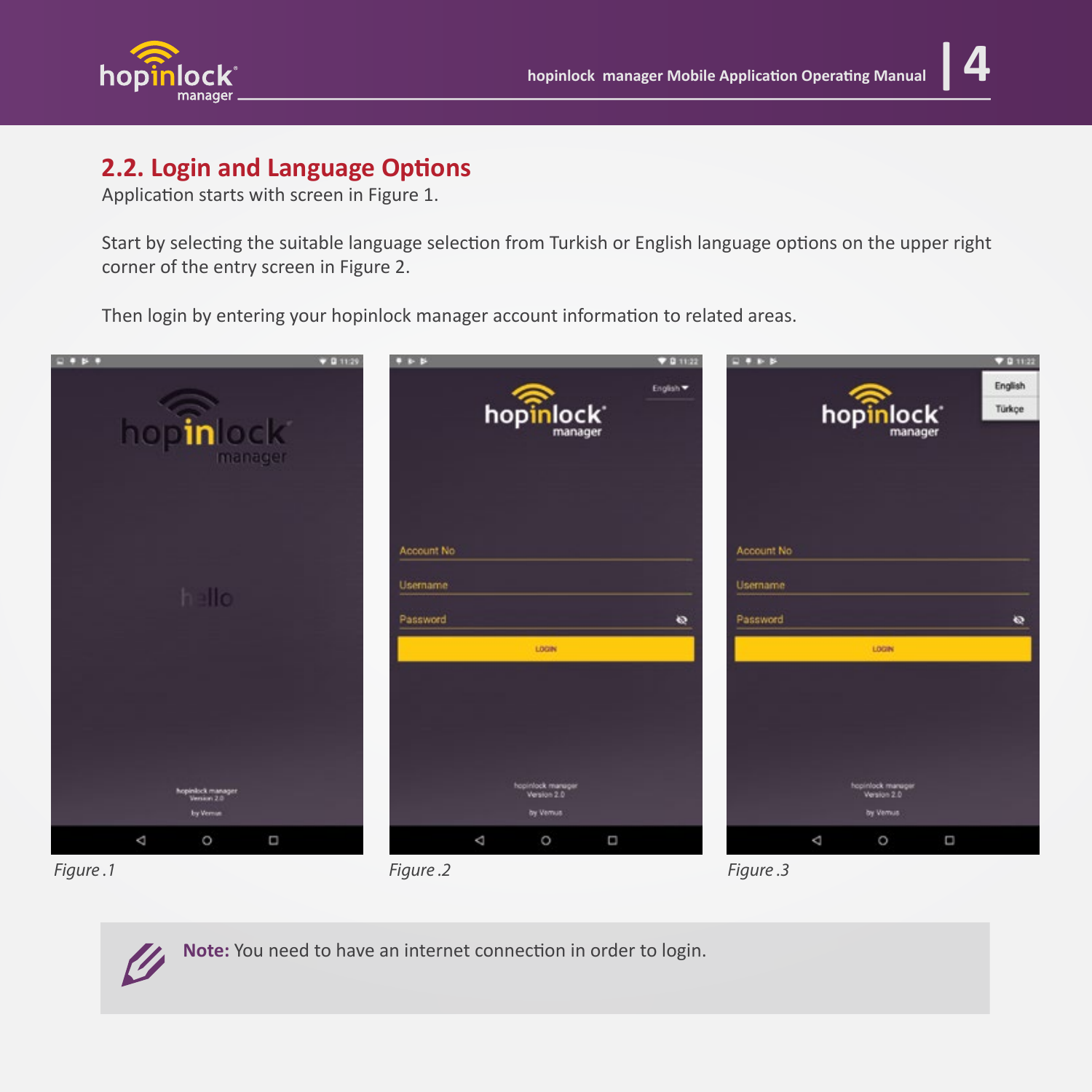





These settings can be accessed from the menu icon;

- Profile Settings
- Add Zone
- Delete Zone
- Open All Locks
- Delete All Locks
- All Locks Change Master Password
- All Locks Default Settings
- Cancel All Tasks
- Event Logs
- General Settings
- Info
- Logout



*Figure .1*



Note: Note: Activating may create security vulnerabilities, assigned tasks can be repeated. - Select the relevant section for detailed information about the settings in the menu.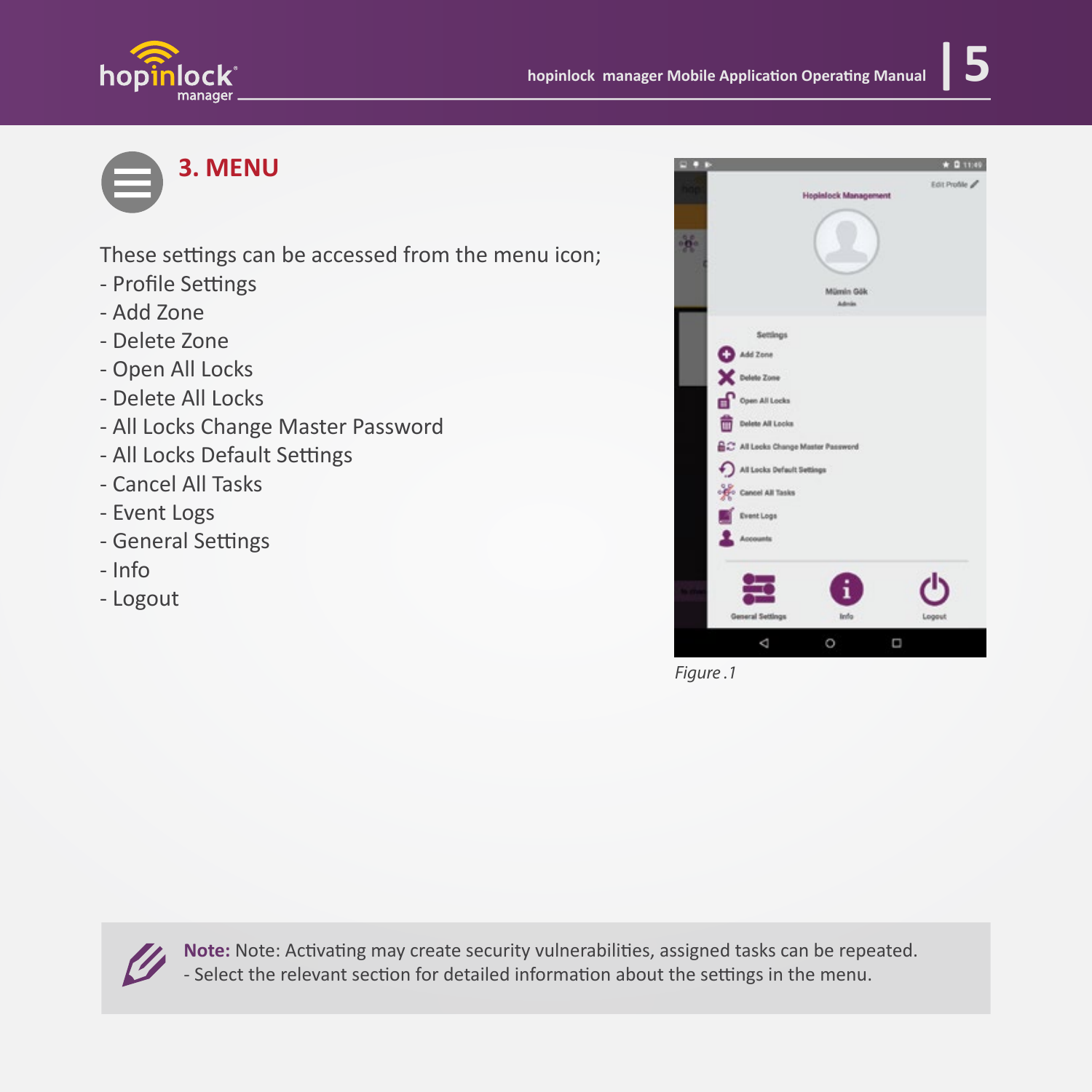

#### **4. PROFILE SETTINGS**

Personalization is done from profile settings. By touching the "Edit Profile" text or a visual;

#### -Add photos,

-Change user information (Name, Surname and Password) After that the operation is completed from the "Save" button.





Note: The username is not changed.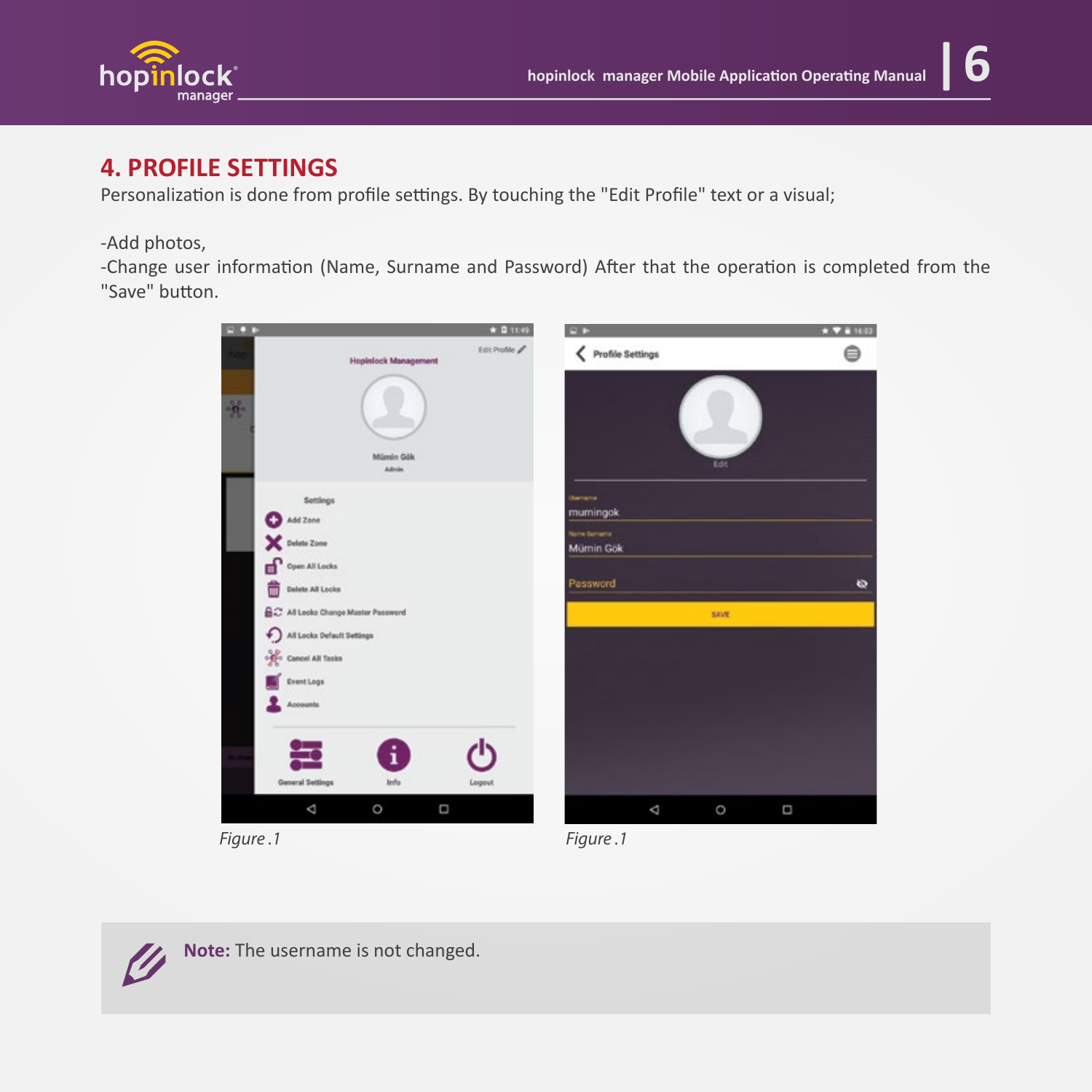



#### **5. ZONE**

It gives you the convenience of partitioning the locks you will save.

Zones added in the list icon on the menu bar are listed as "By Name / By Lock / By Task".



*Figure .1*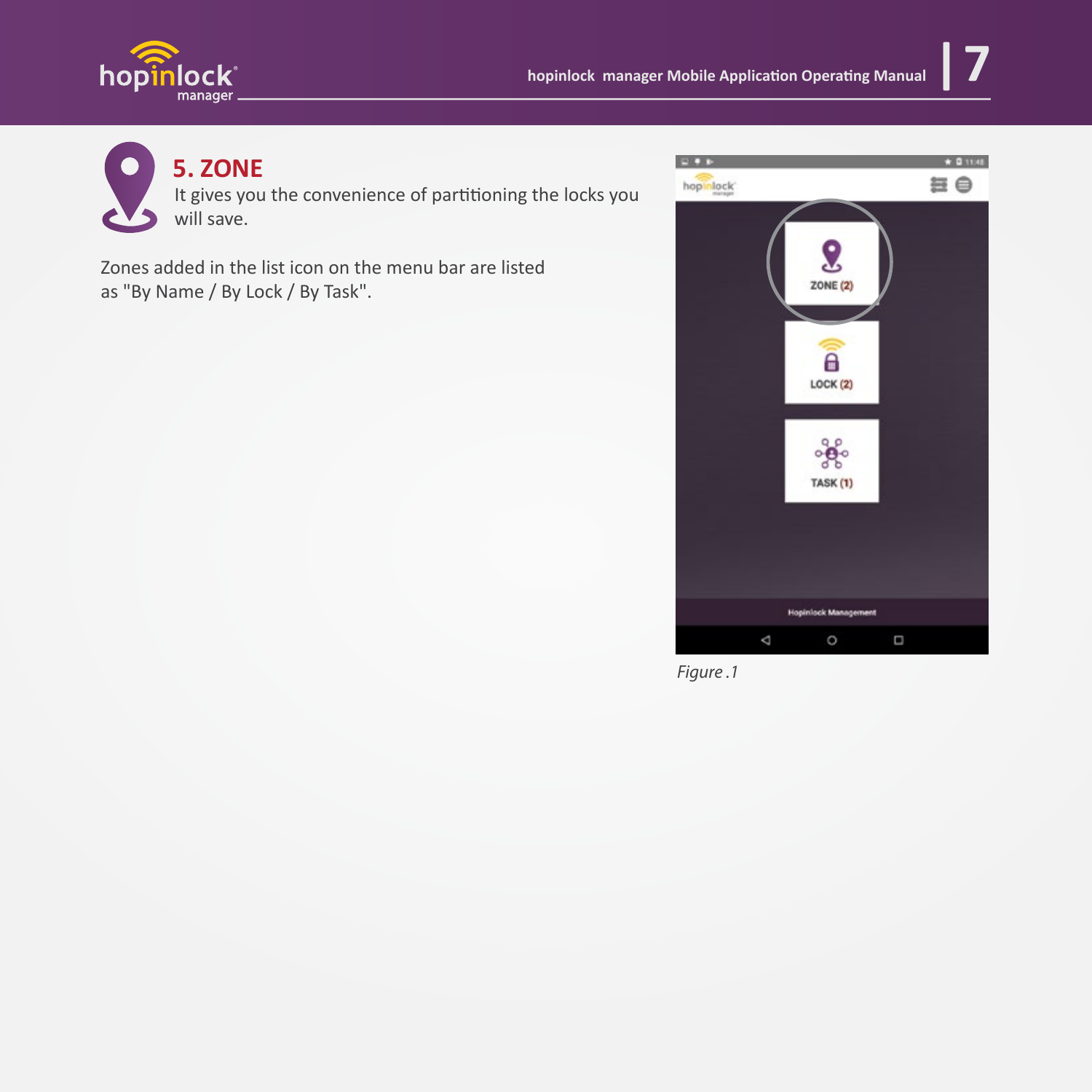



#### **5.1. Add Zone**

In the first page, first enter the  $\bigoplus$  menu and save by typing the zone name to the zone adding area from  $\bigodot$  zone adding option. (1st Floor - Male or Female, Student or Teacher, etc.)

The added Zones are visible in the zone of the opening screen.

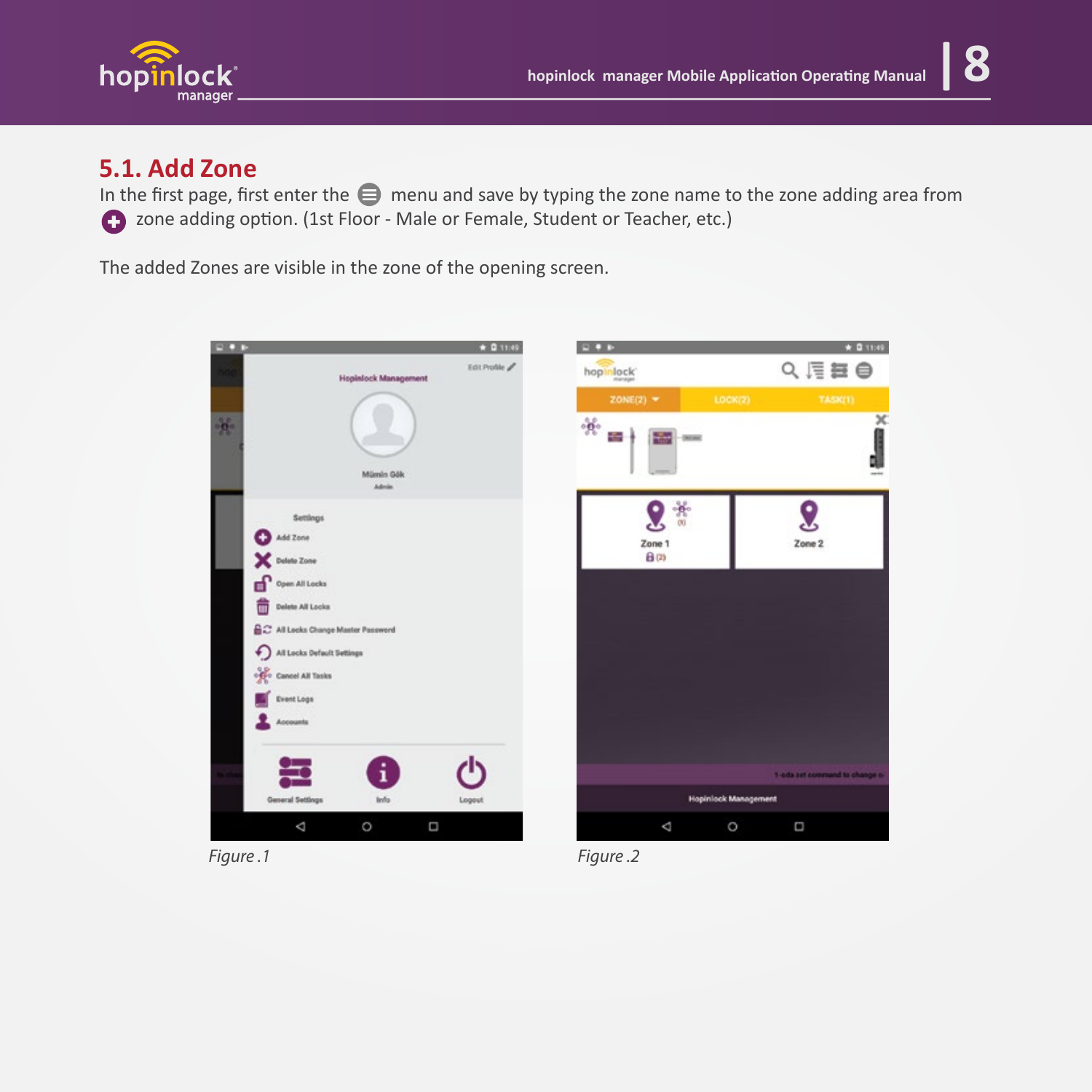

#### **5.2. Edit Zone**

When pressed for a long time to edit the name of the added zone, the screen on Figure 2 appears. Name of the zone is edited from editing option of the opening screen.



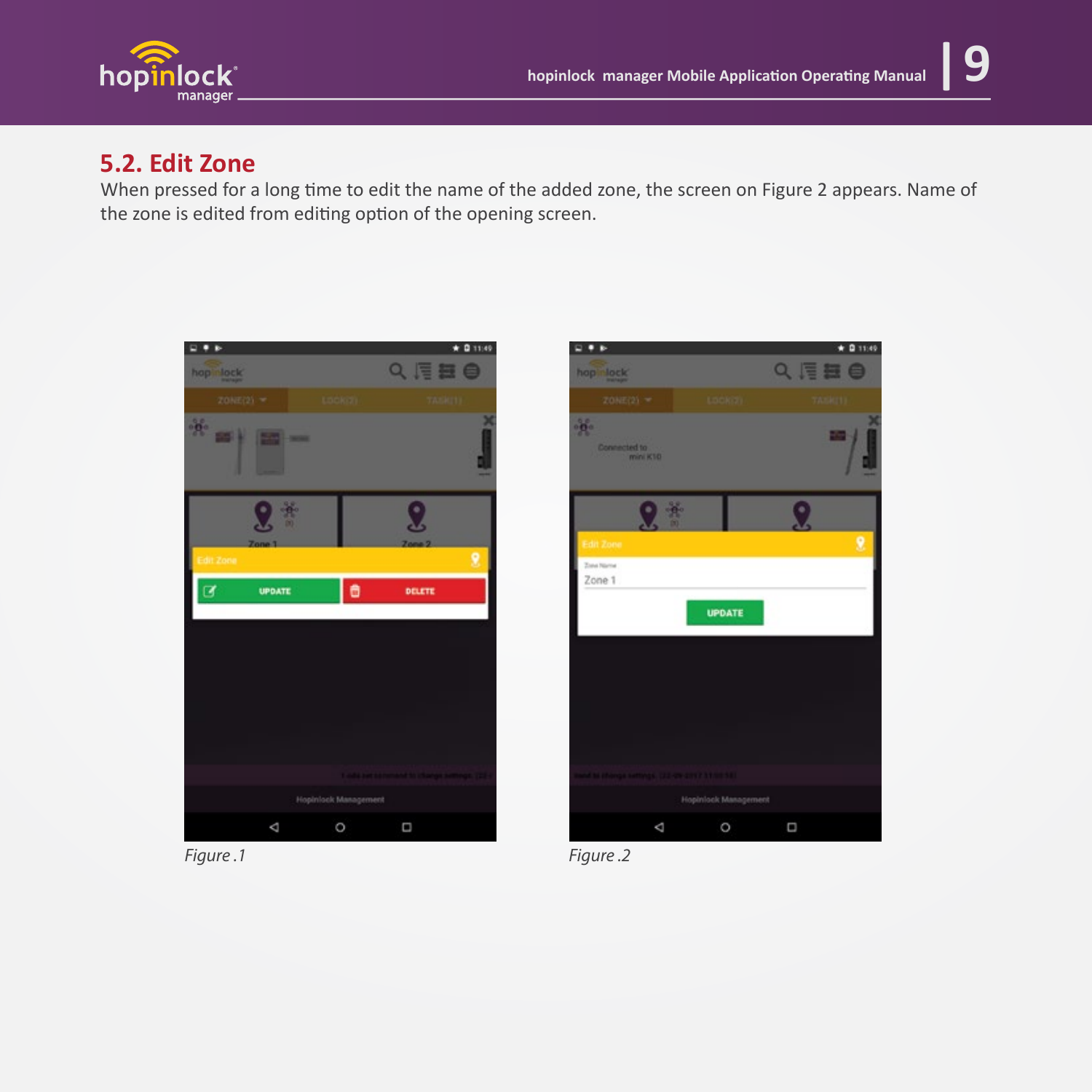

#### **5.2. Delete Zone**

Long press on to delete the added zone. Deleting is done in the delete option of the opened screen.

 $\Box + \nu$ 

hop lock





 $★ 0.1149$ 

Q、信器●

*Figure .1 Figure .2*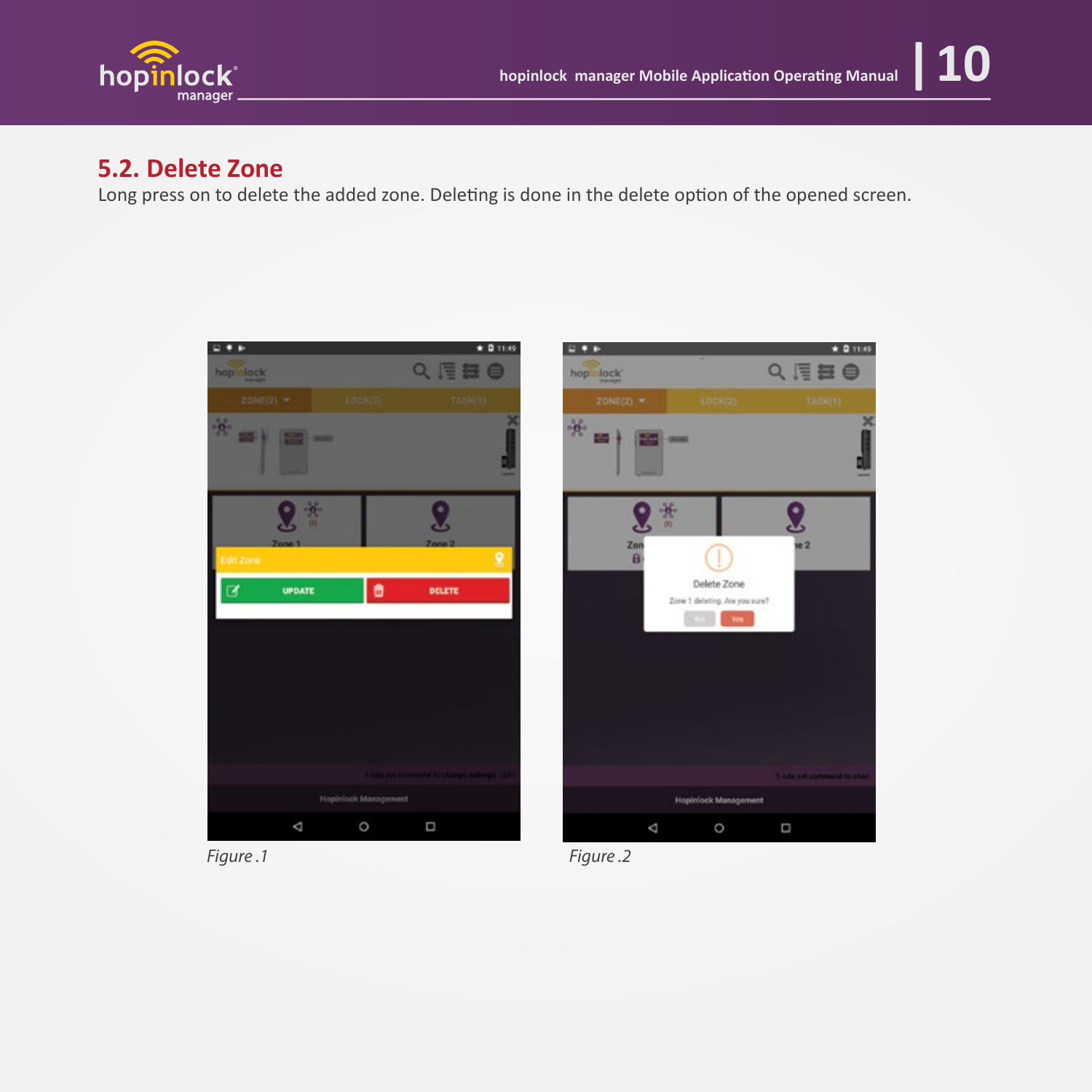

zone deletion is made.



Zone deletion is made by selecting the  $\blacktriangleright$  zone delete icon from the opening screen, and one or multiple

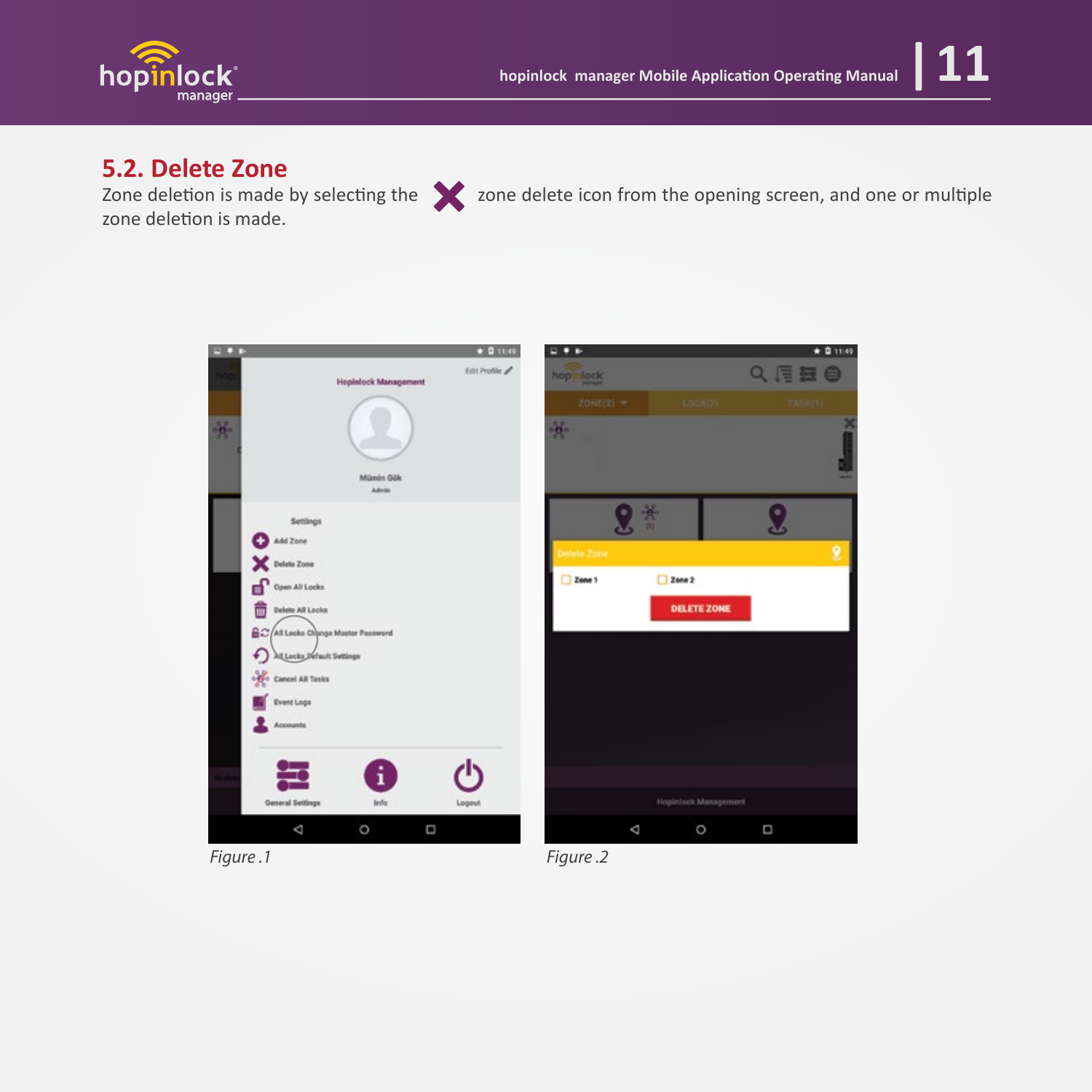

To sort the zones in the desired order;



Zones are selected by selecting the sort icon in the menu bar It can be listed by"Name / Lock Count / Task Count".



*Figure .1*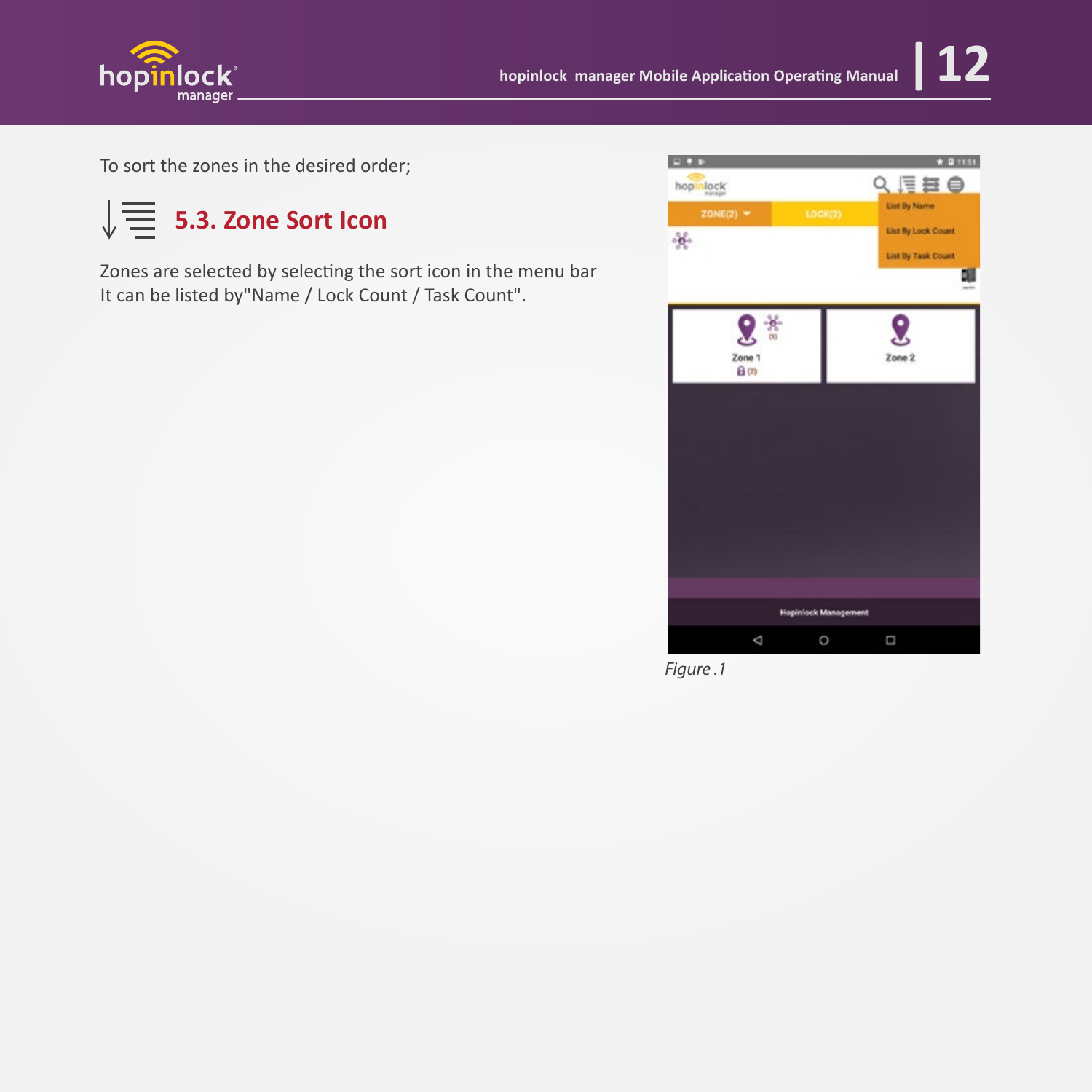





### **6. LOCK**

All recorded locks can be seen in the lock on<br>the main screen the main screen.



*Figure .1*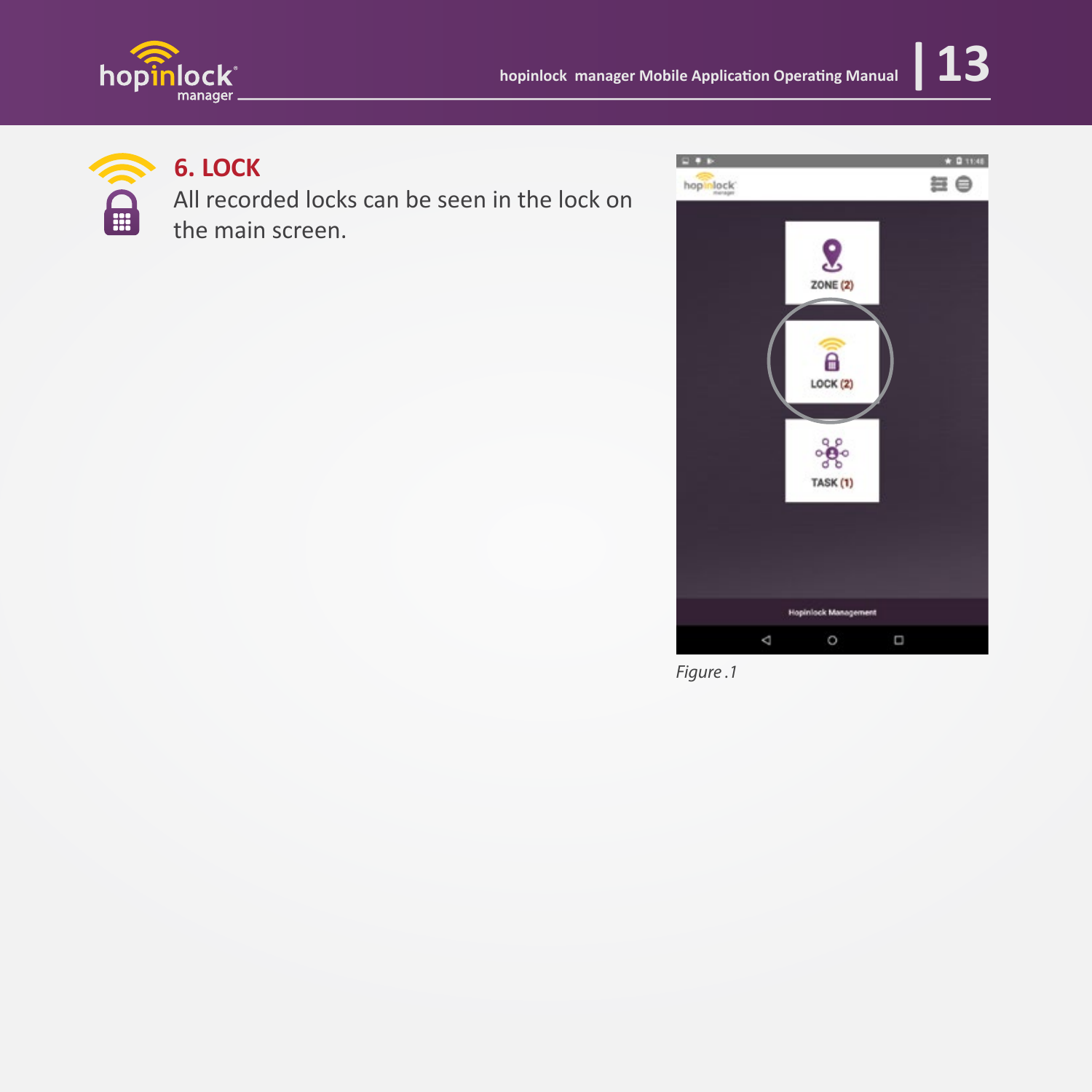

#### **6.1. Lock Identification**

The locks are scanned by to bringing them closer to the NFC zone of the mobile device.





**Note:** Find out where the antenna zone of the mobile device is. - Repeat the operation if the approval is not seen in Step 3.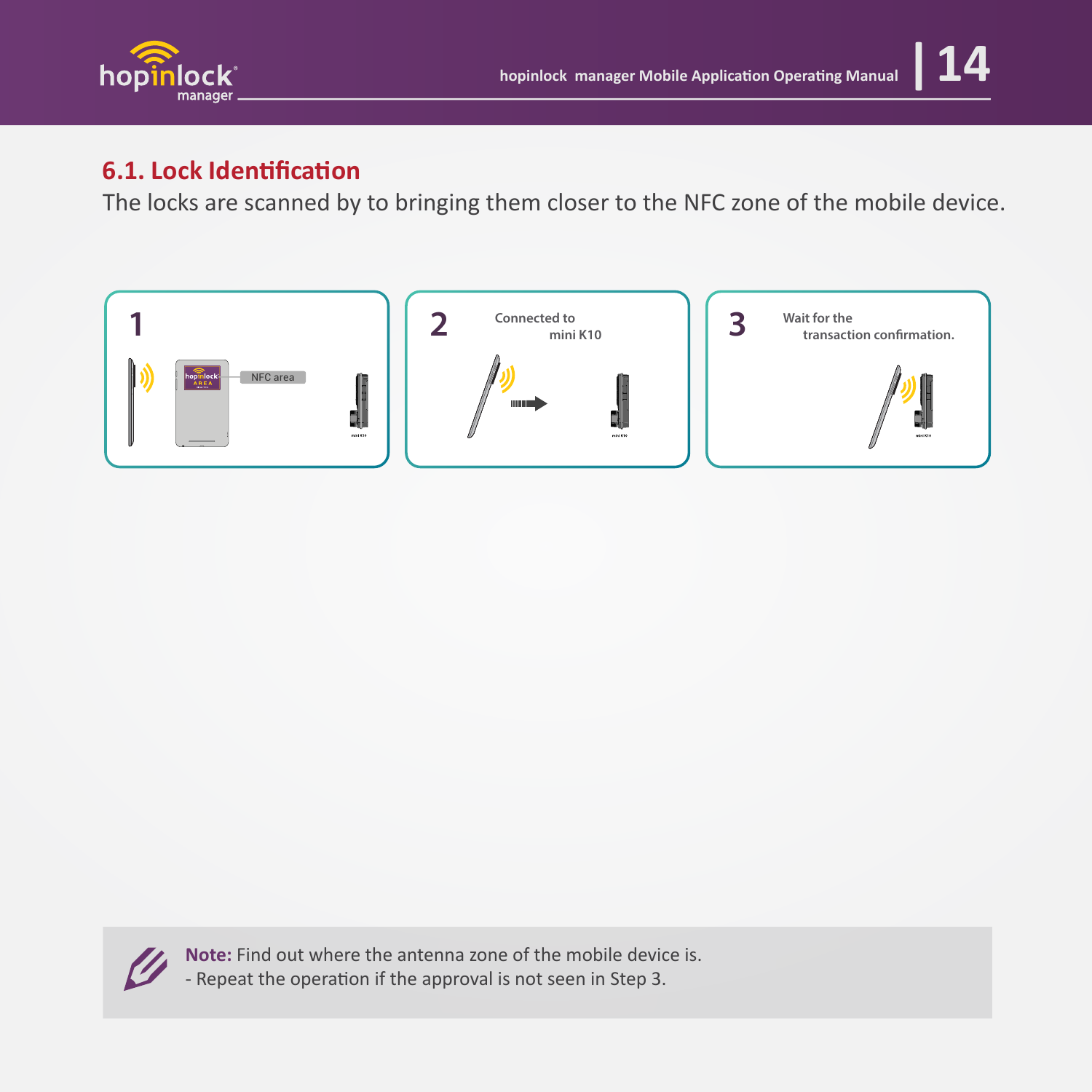

#### **6.2. Add Lock**

If the lock is not identified in the application, "Add Lock" window opens when it is scanned by the mobile device by following the steps in **6.1. Lock Identification.** 

Zone to be saved is selected and a number is given to the lock.



Note: Same number cannot be given to the lock in the same zone. Explanation is given optionally.

If the lock is identified in the application, general options window of the lock opens when it is read by the mobile device.

*Touch the lock to assign task to locks. Task assignment is made by entering the master password in the opening menu. (7. Go to Task Section.)*

| $\Box + P$                     |                                                                | ★ 日11:52      | $\Box + P$            |                      | ★ 11152        | $\frac{1}{2}$                        |                        | $* 21152$ |
|--------------------------------|----------------------------------------------------------------|---------------|-----------------------|----------------------|----------------|--------------------------------------|------------------------|-----------|
| hop lock                       |                                                                | Q、信每●         | hop lock              |                      | Q月日日           | $\langle 1 - \text{odd } \mathbb{Q}$ |                        | ⊜         |
| 2010年(2) =                     | <b>LOCKER TASKET</b>                                           |               | 20NE(2) =             |                      | LOCKER TASKET) | (dî                                  | <b>UNLOCK</b>          |           |
| ဖွဲ့<br>Connected to:          |                                                                |               |                       |                      |                | 80                                   | CHANGE MASTER PASSWORD |           |
| <b>International Adventure</b> |                                                                |               |                       |                      |                | ŵЗ.                                  | CHANGE USER PASSWORD   |           |
| п<br>dd Lock                   |                                                                | $\theta$      | <b>Idd Lock</b>       |                      | θ              | 舞                                    | <b>LOCK SETTINGS</b>   |           |
| Choose Zone                    |                                                                |               | Choose Zone<br>Zone 1 |                      |                | Ð                                    | DEFAULT SETTINGS       |           |
| Lock Number                    |                                                                |               | Lock Number           |                      |                |                                      |                        |           |
| Description                    |                                                                |               | Description           |                      |                |                                      |                        |           |
| SAVE                           |                                                                | <b>CANCEL</b> | SAVE                  |                      | CANCEL         |                                      |                        |           |
|                                | and a net command bi change nettings, (22 div 2217 31 list 18) |               | <b>CARL ME TWO</b>    |                      |                |                                      | hopinlock*             |           |
| Hopinlock Management           |                                                                |               |                       | Hopinlock Management |                |                                      |                        |           |
| Δ                              | $\circ$                                                        | Ω             | Δ                     | $\circ$              | Ω              |                                      | Δ<br>$\circ$           | O         |
| Figure.1                       |                                                                |               | Figure .2             |                      |                | Figure .3                            |                        |           |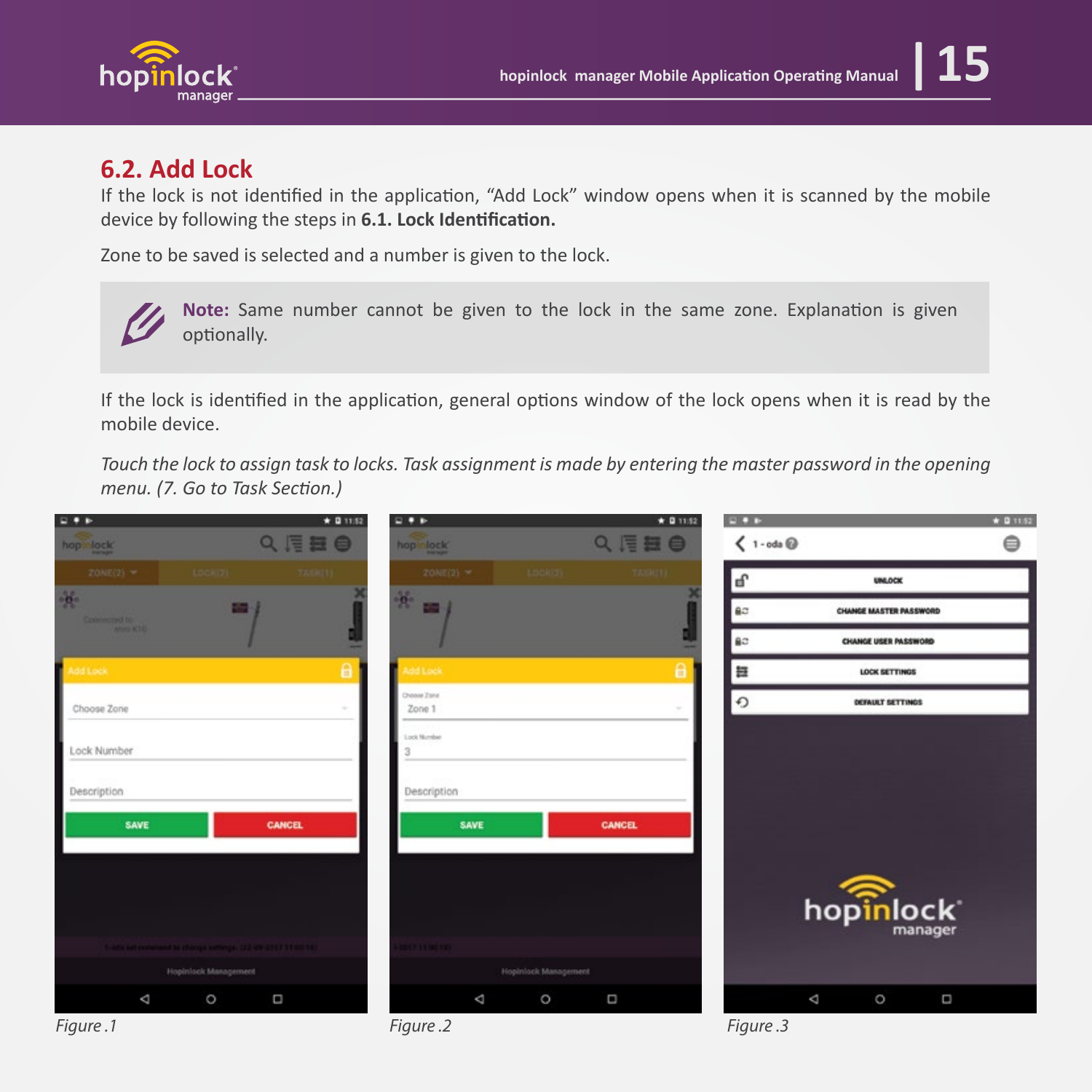

#### **6.3. Edit Lock**

The saved locks are pressed long to edit. The zone, lock number, and description are changed from the edit option.



*Figure .1 Figure .2*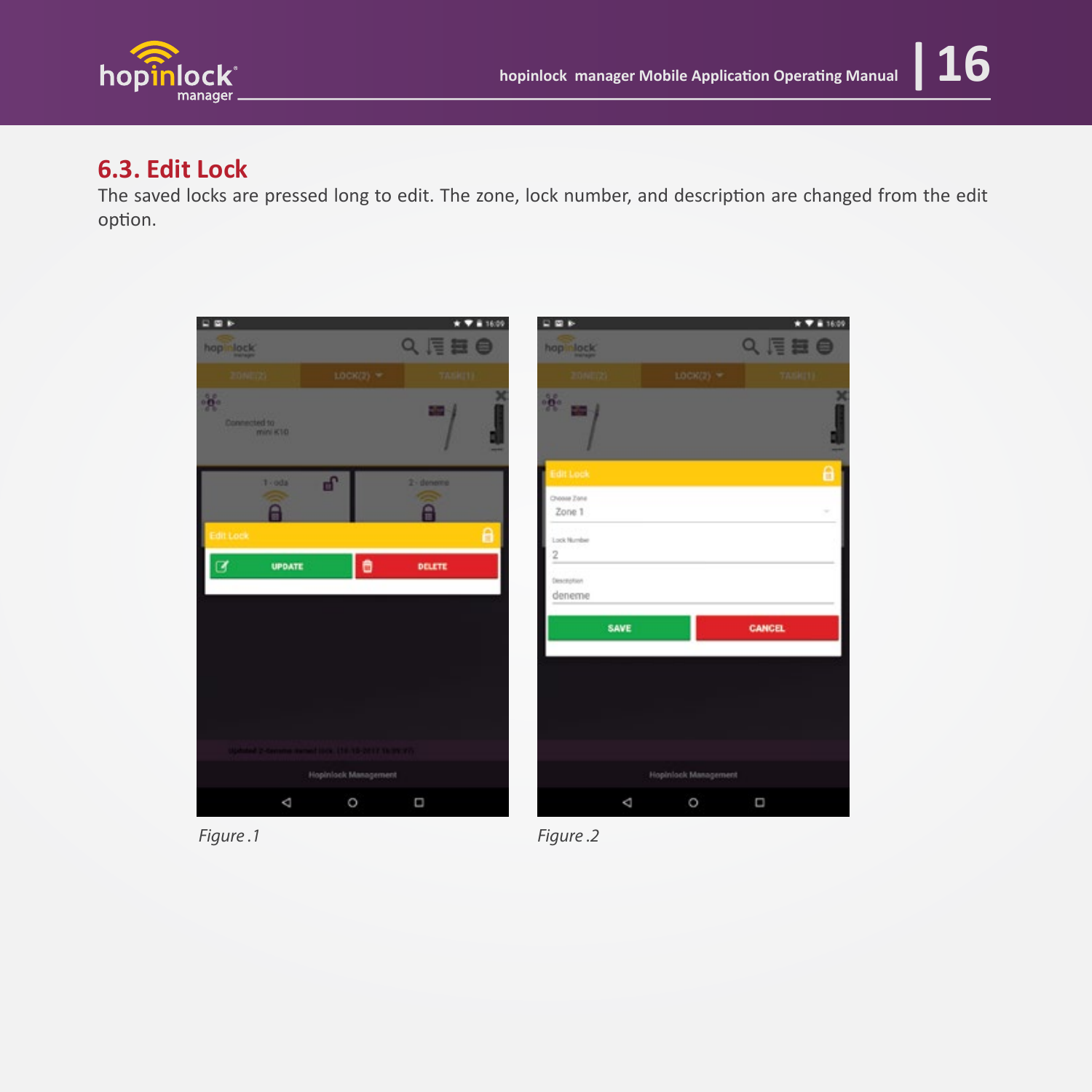

#### **6.4. Delete Lock**

The saved locks are pressed long to delete. The lock deletion operation is made through the delete option shown in Figure 2.





*Figure .1 Figure .2*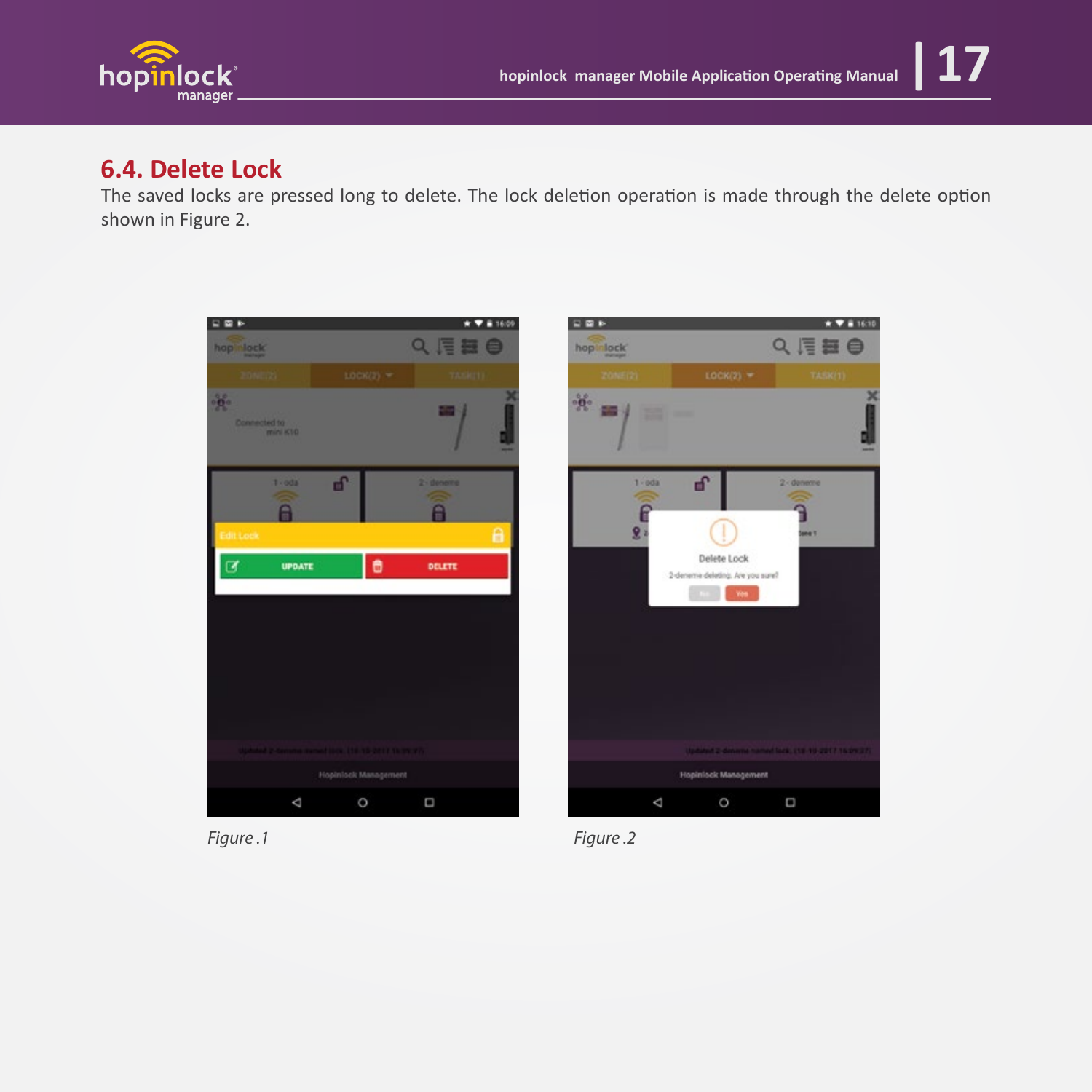

### **6.5. Lock Setting**

Sound Control Penalty Mode Service Password Closing Mode Lock Open Warning Resetting User Password Blocking Lock

| $\frac{1}{2}$                                                     |                    |   | ★ 日 11.52 |
|-------------------------------------------------------------------|--------------------|---|-----------|
| $\langle 1 - \text{oda Settings}$                                 |                    |   | Â         |
|                                                                   | Locker Mode        |   |           |
| <b>Sound Control</b>                                              |                    |   |           |
| <b>Penalty Mode</b>                                               |                    |   |           |
| <b>Servis Password</b>                                            |                    |   |           |
| <b>Closing Mode</b>                                               |                    |   |           |
| <b>Lock Open Warning</b>                                          |                    |   |           |
| <b>Resetting User Password</b>                                    |                    |   |           |
| <b>Blocking Lock</b>                                              |                    |   |           |
|                                                                   |                    |   |           |
|                                                                   |                    |   |           |
|                                                                   | WRITE TO LOCK      |   |           |
| $\begin{array}{ c c } \hline \mathbb{Q} & \mathbb{Q} \end{array}$ | WRITE TO ALL LOCKS |   |           |
| ◁                                                                 | O                  | Ω |           |

*Figure .1*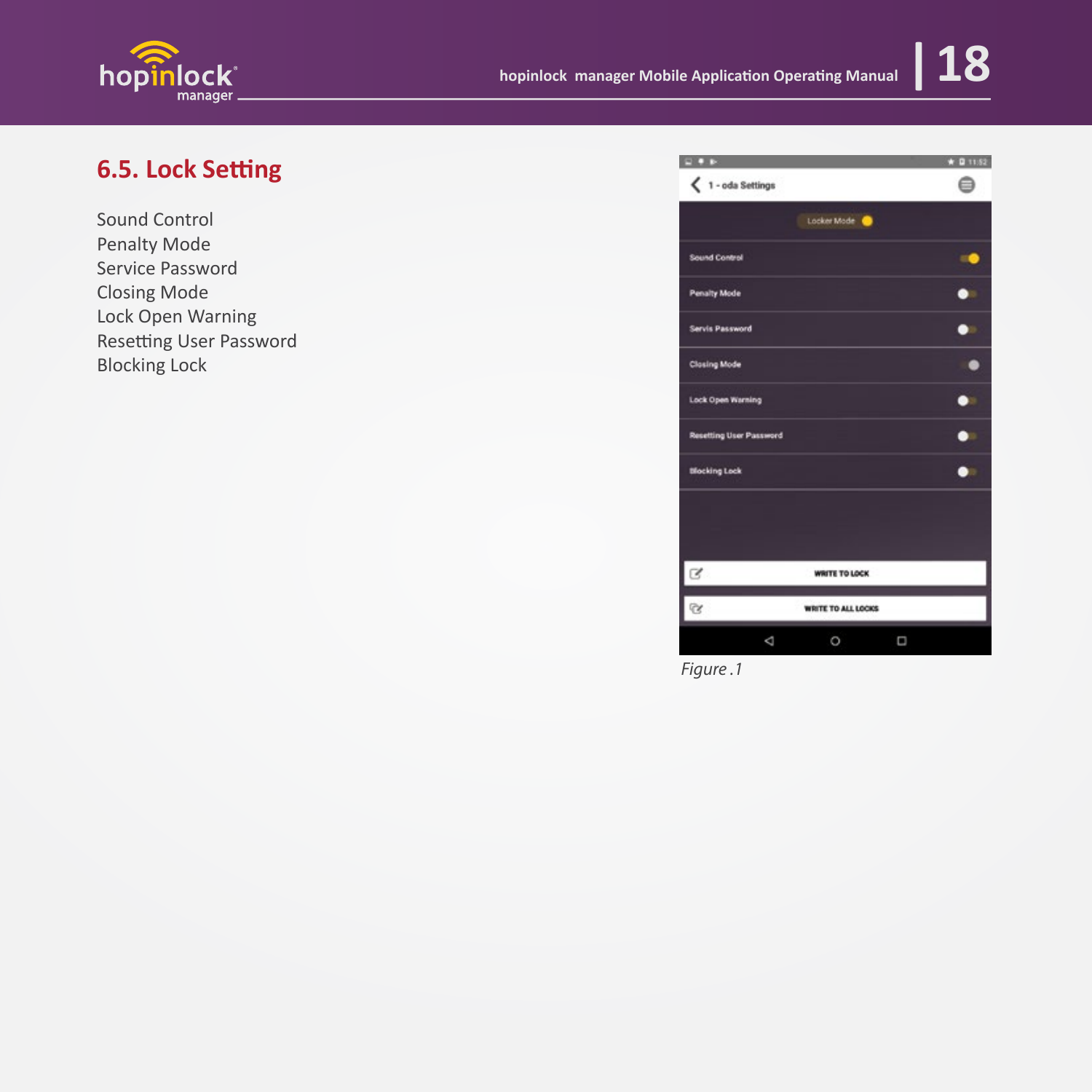

#### **6.5. Lock Setting**

| $\Box + \nu$                              | $\star$ 0 11:53 | $\Box + P$                     | $\star$ 0 11:53 | $\Box + \nu$                 |                             | ★ 2 11:53 |
|-------------------------------------------|-----------------|--------------------------------|-----------------|------------------------------|-----------------------------|-----------|
| 1 - oda Settings                          | $\bullet$       | 1 - oda Settings               | $\bullet$       | $\langle 1 - \cot \theta$    |                             | ⊜         |
| Locker Mode                               |                 | Locker Mode                    |                 | F                            | UNLOCK                      |           |
| Sound Control                             | o               | Sound Control                  | $\circ$         | 80                           | CHANGE MASTER PASSWORD      |           |
| Penalty Mode                              | $\bullet$       | Penalty Mode                   | $\circ$         | BD.                          | <b>CHANGE USER PASSWORD</b> |           |
| ock Settings                              | $\theta$        | ock Settings                   | ø               | 目<br><b>Default Settings</b> | <b>LOCK SETTINGS</b>        | $\theta$  |
| $2$ one $2$<br>Zone 1                     |                 | Enter Master Password          | $\bullet$       | Enter Master Password        |                             | $\bullet$ |
| Enter Master Password                     | ø               |                                |                 |                              |                             |           |
| <b>Select All Zones</b><br>Permanent Task |                 | <b>Permanent Tack</b>          |                 | <b>Permanent Tack</b>        |                             |           |
| <b>UNLOCK</b>                             | <b>CANCEL</b>   | <b>UNLOCK</b>                  | <b>CANCEL</b>   | <b>OK</b>                    | <b>CANCEL</b>               |           |
|                                           |                 | Blocking Lock                  | o               |                              |                             |           |
|                                           |                 |                                |                 |                              |                             |           |
|                                           |                 |                                |                 |                              | hopinlock                   |           |
| ×<br><b>WRITE TO LOCK</b>                 |                 | ø<br><b>WRITE TO LOCK</b>      |                 |                              | manager                     |           |
| <b>WRITE TO ALL LOCKS</b><br>×            |                 | ×<br><b>WRITE TO ALL LOCKS</b> |                 |                              |                             |           |
| Δ<br>Ω<br>$\circ$                         |                 | Δ<br>O                         | Δ               | Δ                            | $\circ$<br>Δ                |           |
| Figure.1                                  |                 | Figure .2                      |                 | Figure .3                    |                             |           |



Write to the Lock: After the desired settings are selected, the write to the lock button is touch in. The master password is entered in the opened window. Task assignment is performed

Write to the All Locks: After the desired settings are selected, touch the write to the all lock button. The master password is entered in the opened window and desired zone or zones are selected. The task assignment is applied to all locks of the selected zones.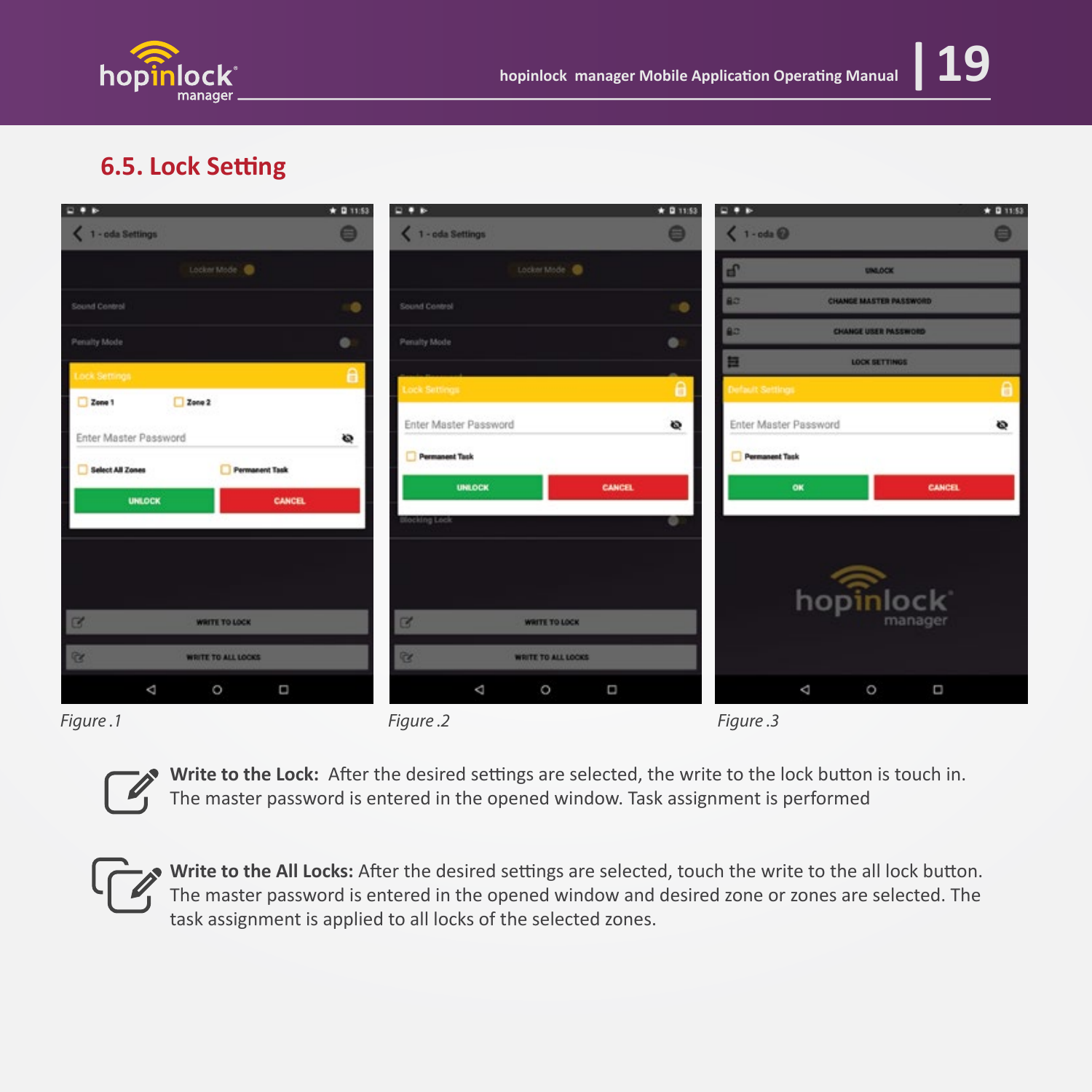

You can intercept all locks or zones from the menu;







For on/off; touch "Turn All Locks On / Off". Afterwards, the locks that are required to open or close are changed by entering the master password in the opened window.



To delete locks; touch "Delete All Locks". The locks that are required to be deleted are deleted by entering the master password.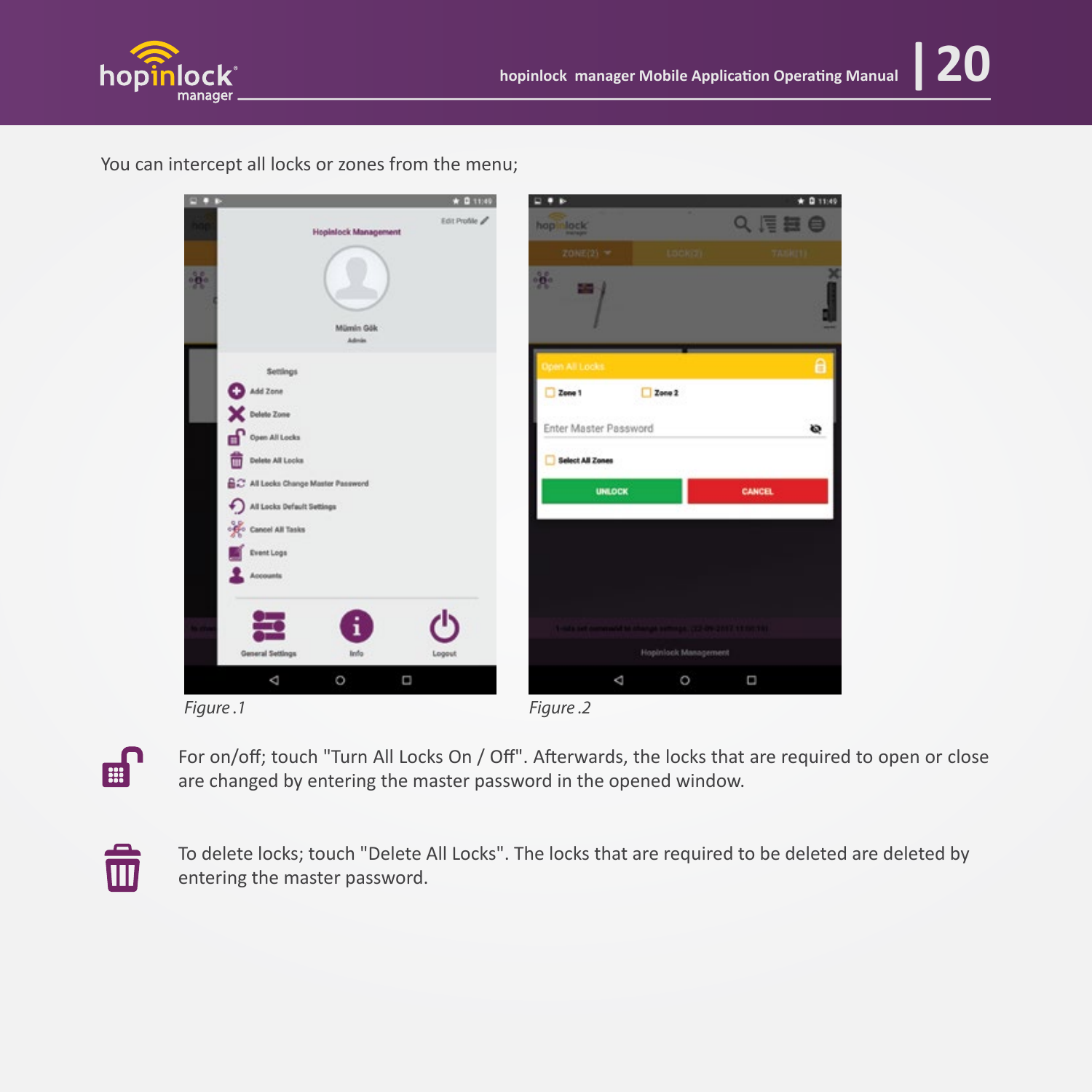

- **M<sub>2</sub>** To change the master password of locks; Touch "All Locks Change Master Password". Afterwards, it is changed by entering "Current Master Password / New Master Password" in the opening window.
- $E$

To change the user password of the locks; Touch "All Locks Change User Password". A�erwards, it is changed by entering "Current Master Password / New User Password" in the opening window.



To restore locks to factory settings; Touch "All Locks Default Settings". Afterwards, it is changed by entering "Current Master Password"in the opening window.



To remove all tasks for locks; Touch "Cancel All Tasks". Afterwards, they are removed in the opening window.



To remove the permanence of all tasks of the locks; Touch "Remove the permanence of all tasks". Afterwards, it is removed in the opening window.



Not: Activating the settings in the menu may cause security vulnerability, assigned duties can be repeated.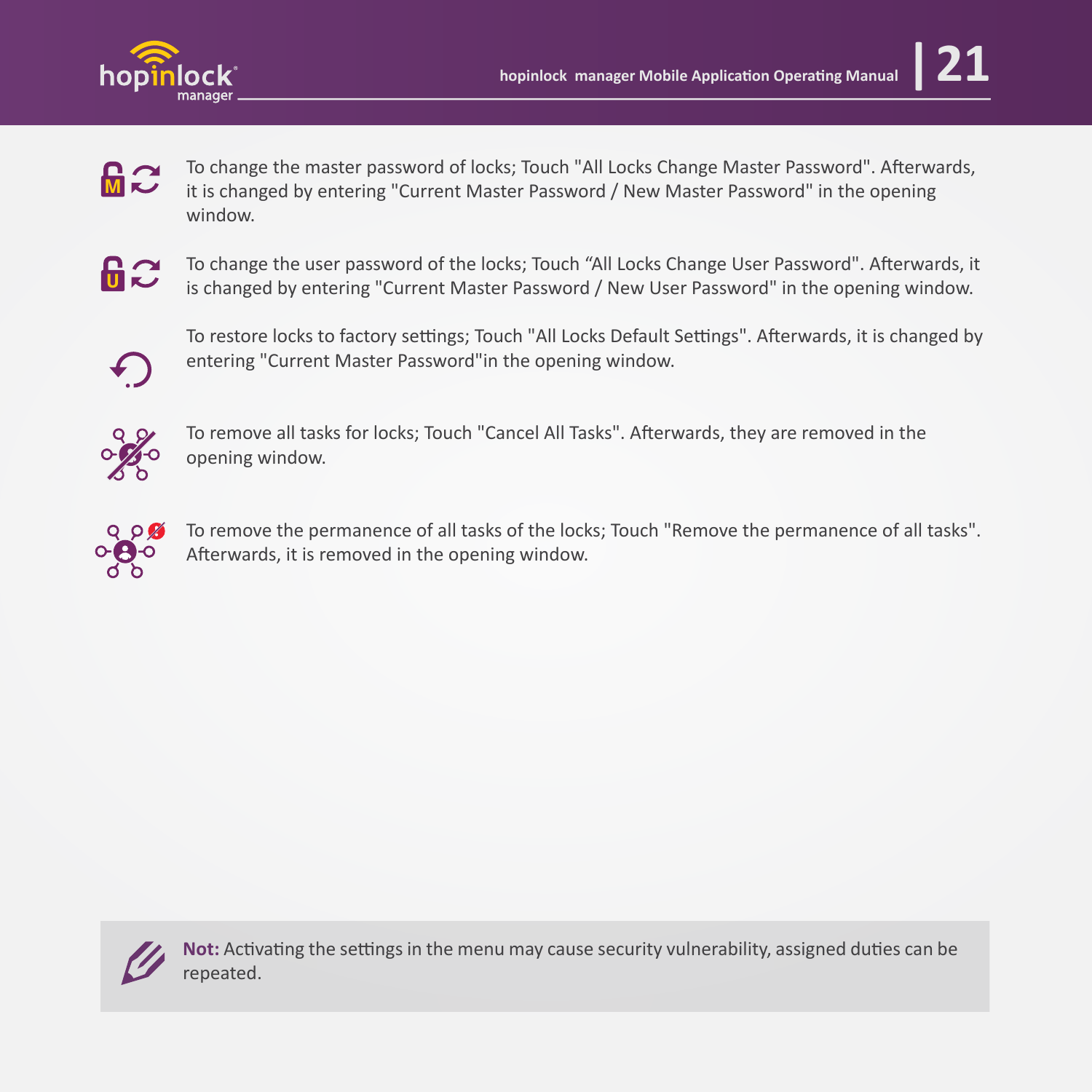

From the menu bar, you can search by the code assigned to the locks;



Search is done by entering lock number in search icon.

| <b>COL</b>          |                               |                                    |                             |                         |            | $* 21151$ |
|---------------------|-------------------------------|------------------------------------|-----------------------------|-------------------------|------------|-----------|
|                     |                               | Lock Number                        |                             |                         | ×          |           |
|                     | <b>20NE(2)</b><br>$LOCK(2)$ * |                                    |                             |                         | TASK(1)    |           |
| து                  | Connected to                  | mini K10                           |                             |                         |            | ×         |
|                     |                               | $1 - oda$<br>А<br>$Q$ Zone 1       | θŕ                          | $2 -$ deneme<br>θ       | $2$ zane 1 |           |
|                     |                               | 34 settings: (22-09-2017 11:00:18) | <b>Hopinlock Management</b> |                         |            |           |
|                     |                               | ×                                  | 1                           | $\overline{\mathbf{2}}$ | 3          | a         |
|                     |                               |                                    | 4                           | 5                       | 6          | Ч         |
| $\overline{\left(}$ | ١                             | $\equiv$                           | 7                           | 8                       | 9          |           |
|                     | <b>South A</b>                |                                    |                             | 0                       | $\#$       |           |
|                     |                               | ▽                                  | O                           | Ω                       |            |           |

*Figure .1*



**Note:** When the lock is searched, the locks with the same number in different areas are displayed on the screen.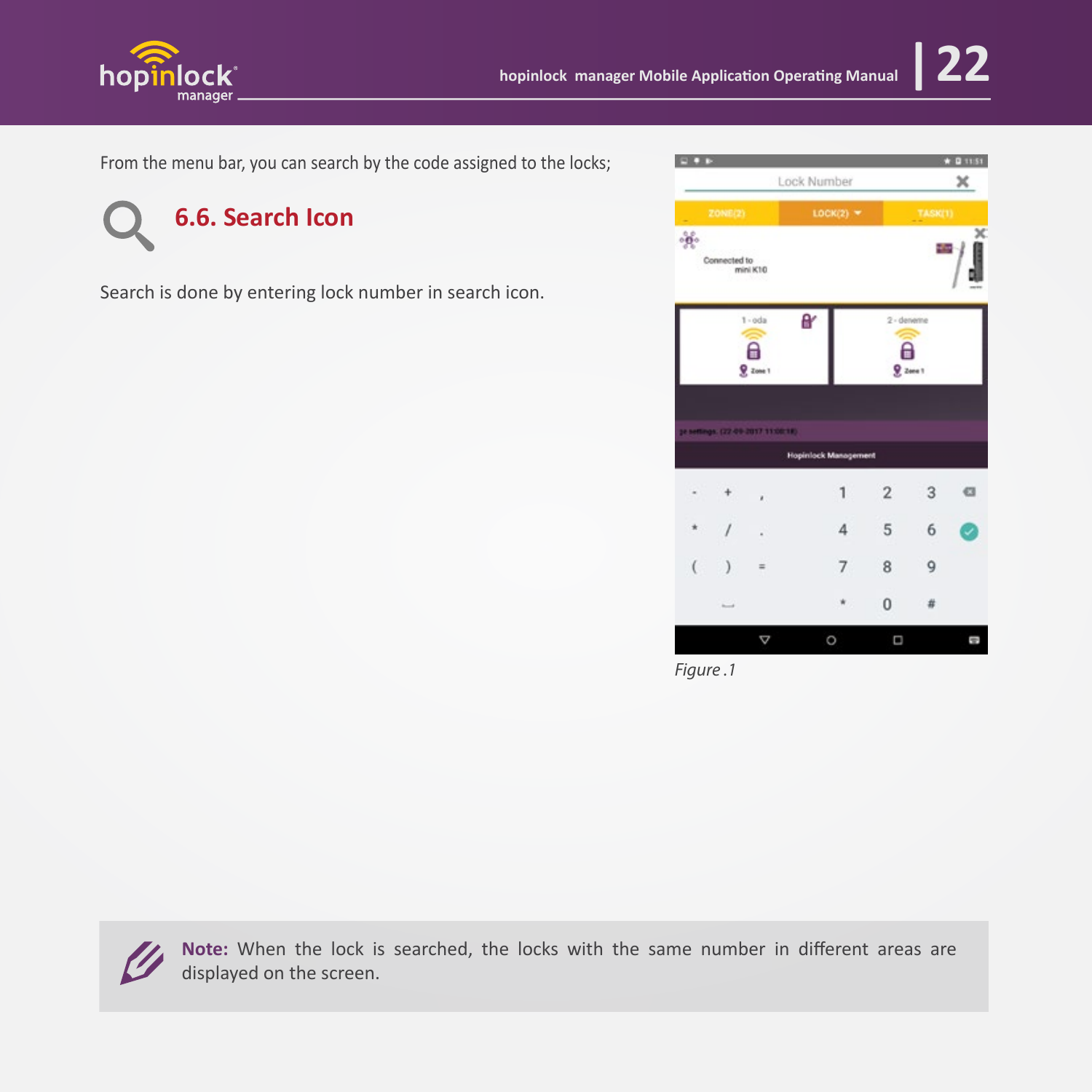

To sort the locks in the desired order;



Tasks can be listed by "Cabinet No / Zone / Task" by selecting from sort icon on the menu bar.





**Note:** When searched within the lock, locks with same number from different zones can be shown on the screen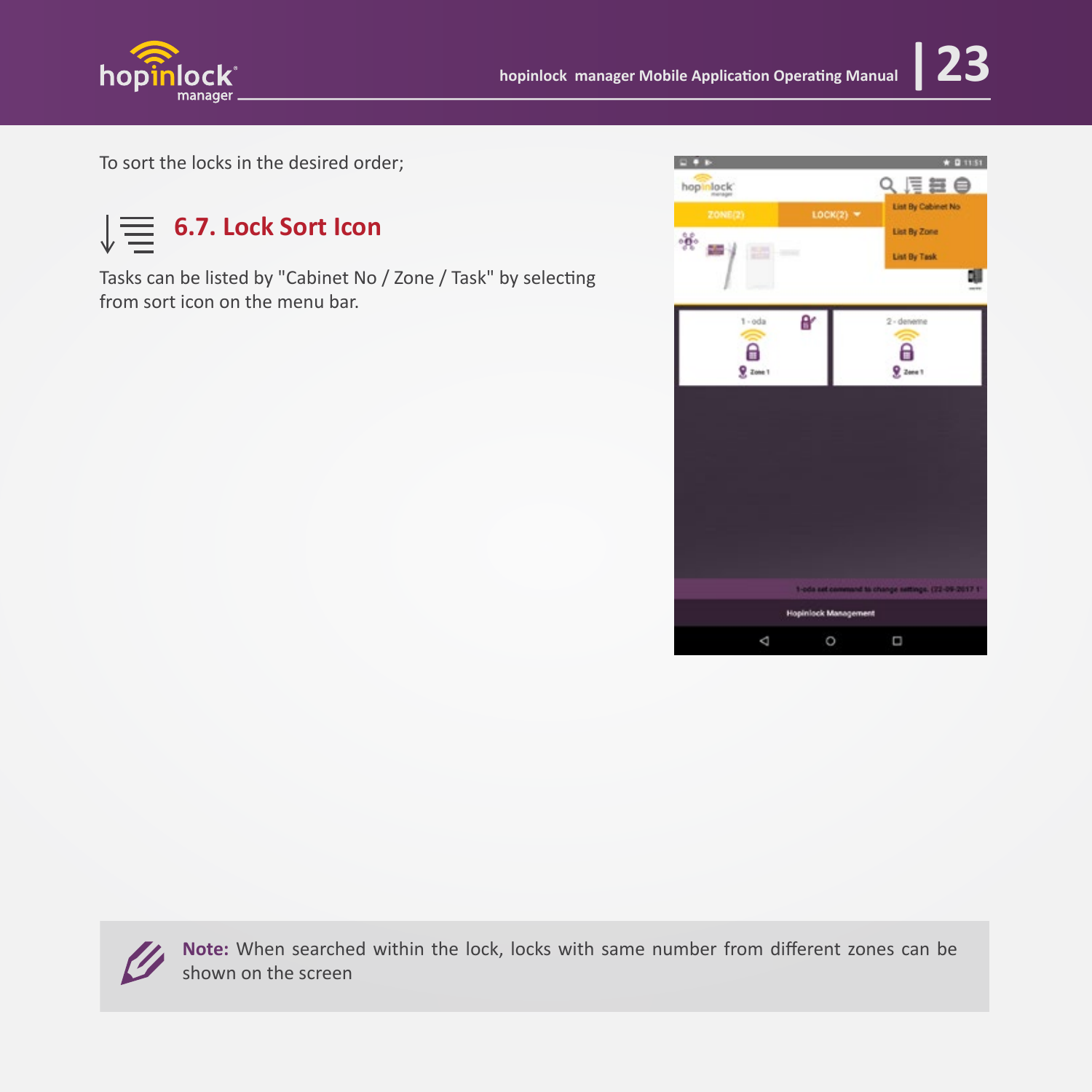



## **7. TASK**

Task assigned to a zone or lock are visible in task area. Clicking on the assigned lock will cancel the task or change the task. The operation is performed by scanning to the mobile device. (Lock open, user or master password change, individual usage, lock settings, etc.)



*Figure .1*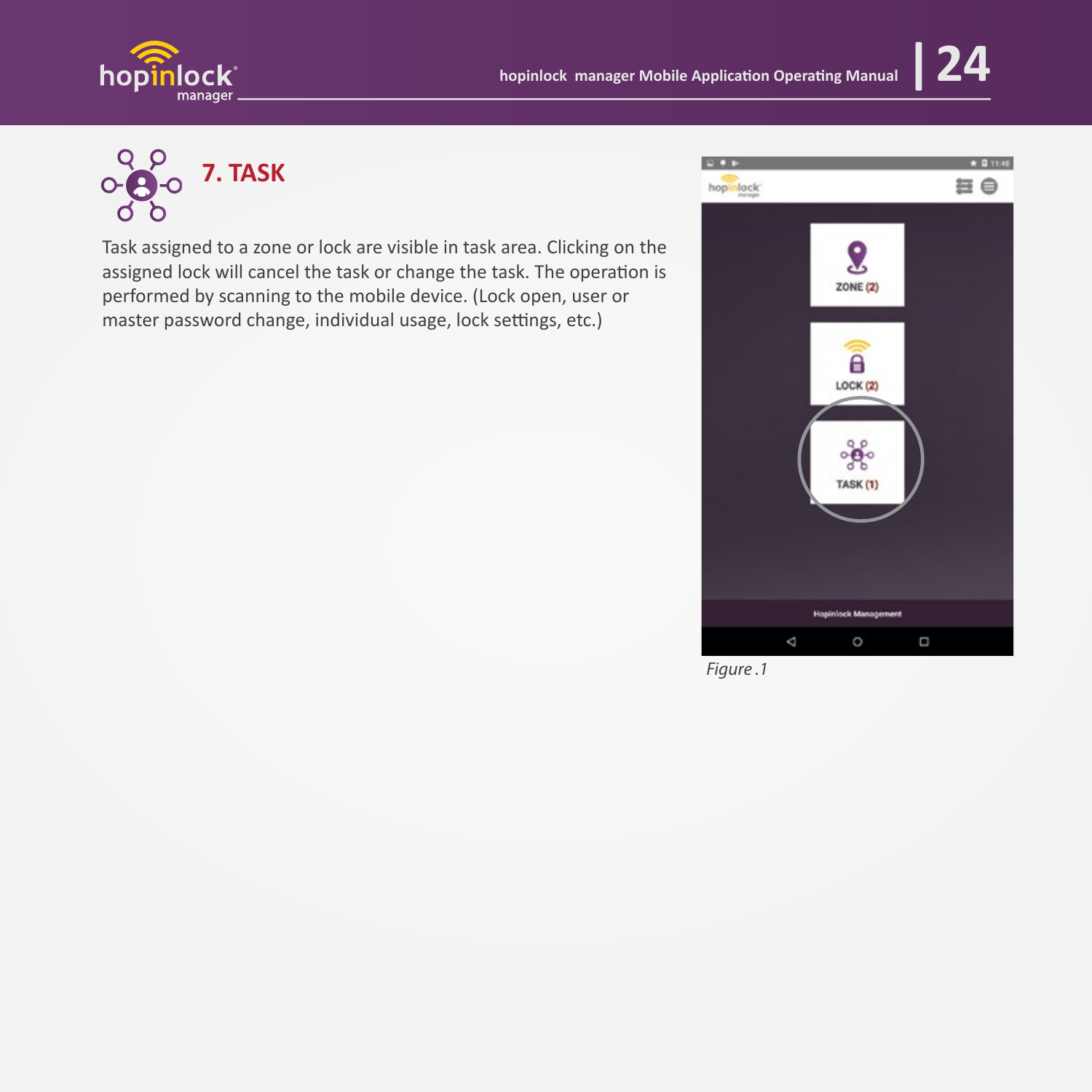



*Figure .1*

In order to be able to perform permanent task assignment, "permanent task" option should be<br>activated from "general settings". Once activated, the "permanent task" option is marked after activated from "general settings". Once activated, the "permanent task" option is marked after the master password entry process, when task assignment is being performed. Thus a permanent task is assigned.

If the permanent option in the Settings section is active, the persistence status of the current task is<br>determined from the "Permanent Task" button determined from the "Permanent Task" button.



 $\frac{1}{2}$  To remove the current task, select the "Remove Task" button.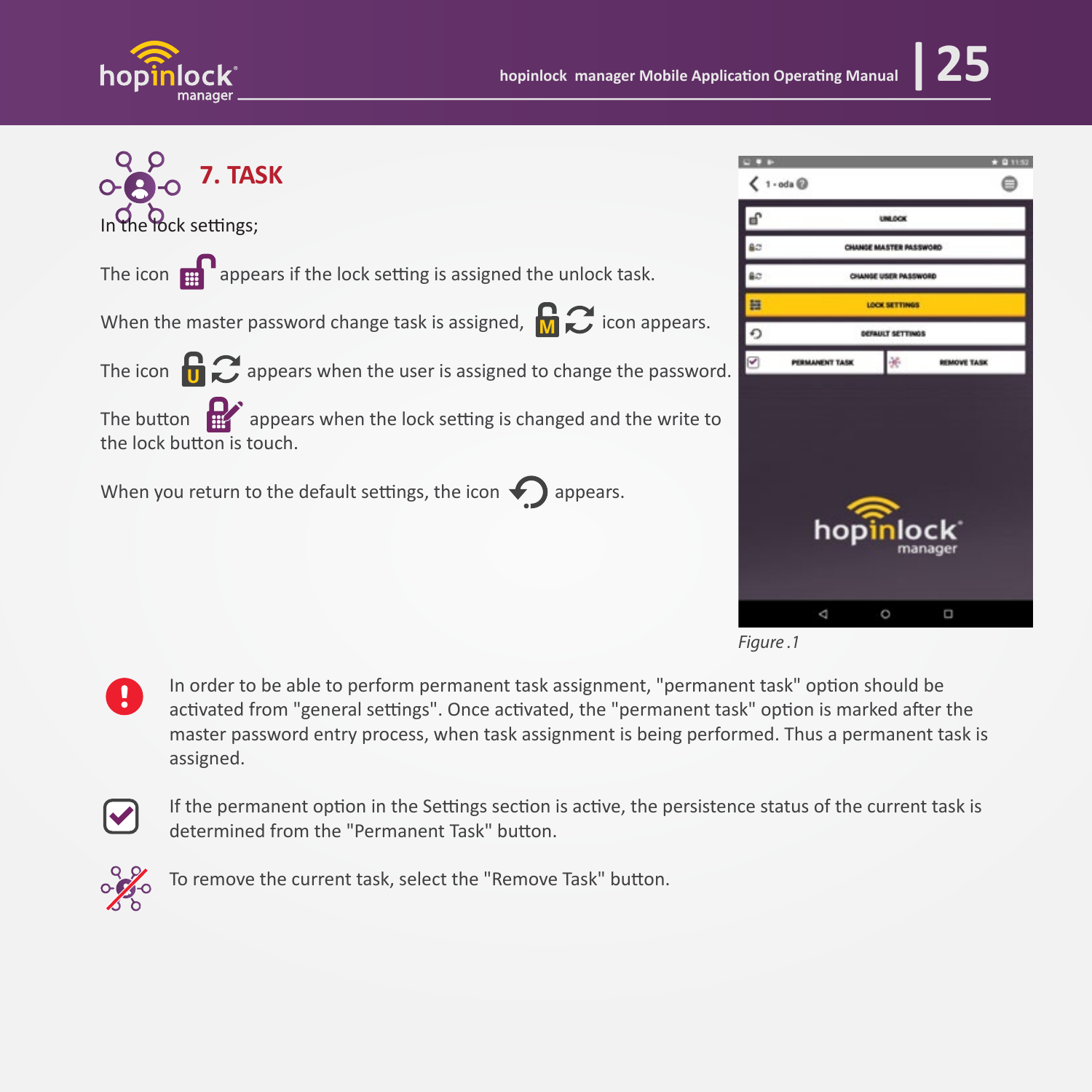

To sort the tasks in the desired order;



Tasks can be listed by "Cabinet no / Zone / Task" by selecting from sort icon on the menu bar.



*Figure .1*

**Note:** When listed within task, locks with same numbers from different zones can be shown on the screen.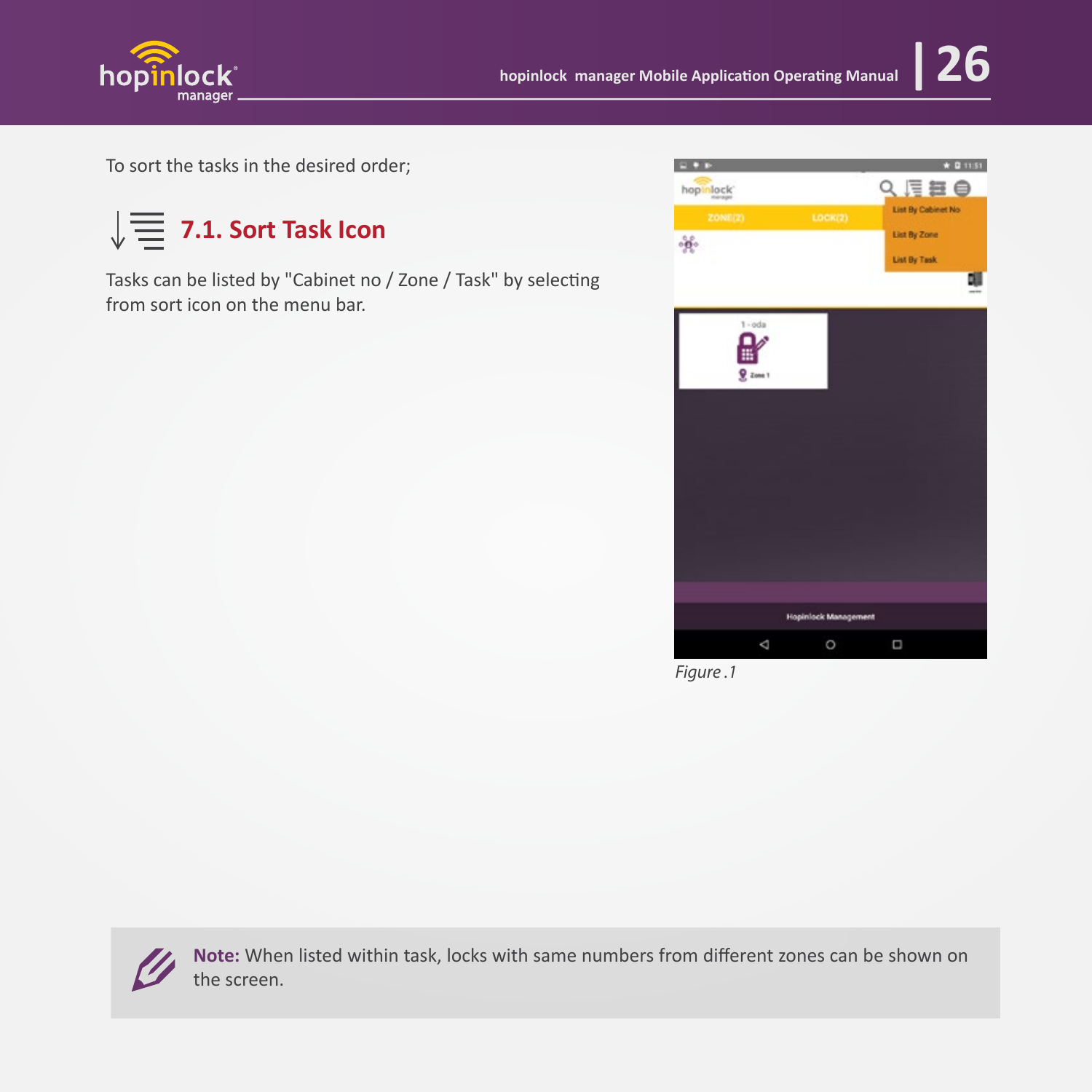



#### **8.1. Set Master Password**

It allows to remember master password during every transaction while a task is given to the lock.



*Figure .1*



Note: Activating "Master password reminder" may create security vulnerabilities.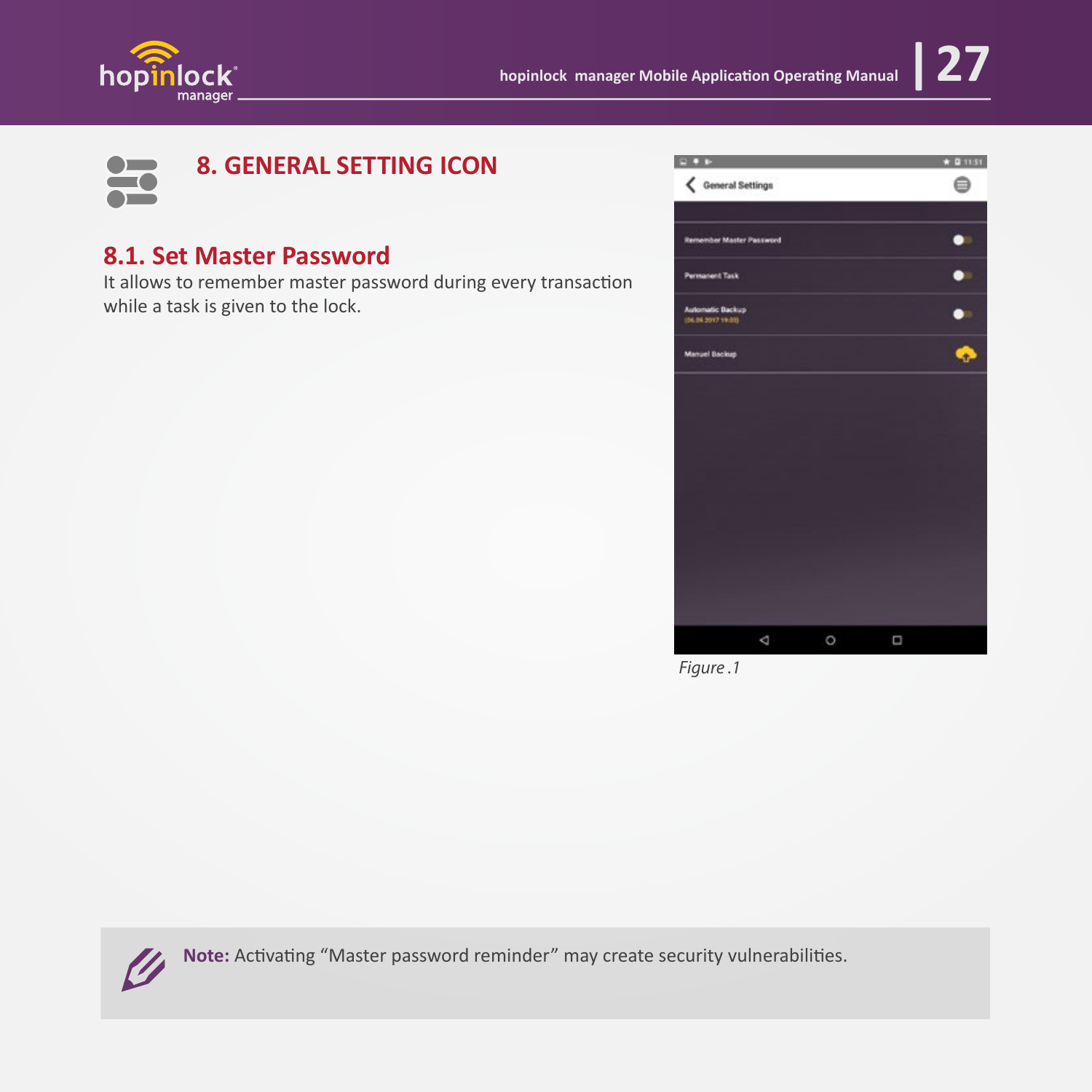



#### 8.2. Permanent Task

Tasks can be made permanent by activating "permanent task" option from general settings area. The tasks assigned with permanent task are not removed until that task is performed and continues repeating that task until it is removed.



Figure.1

Note: Activating "Permanent Task" option may create security vulnerabilities, assigned tasks can be repeated.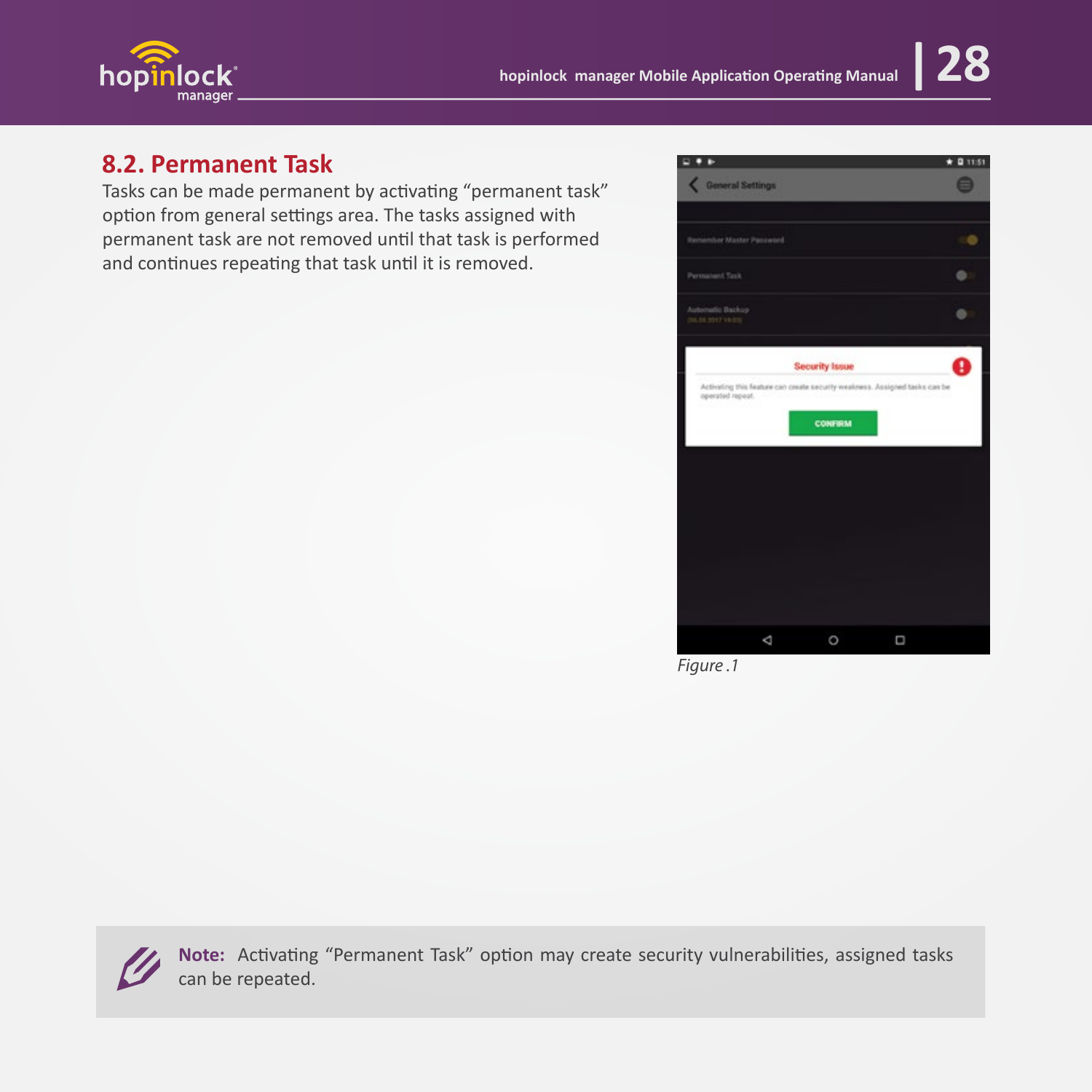

#### **8.3. Automa�c Backup**

When activated, the saved zones, locks and all assigned tasks are automatically backed up.

#### **8.4. Manuel Backup**

Saved zones, locks and all assigned tasks are backed up manually.





*Figure .1*



Note: You must have an internet connection to perform the backup operations.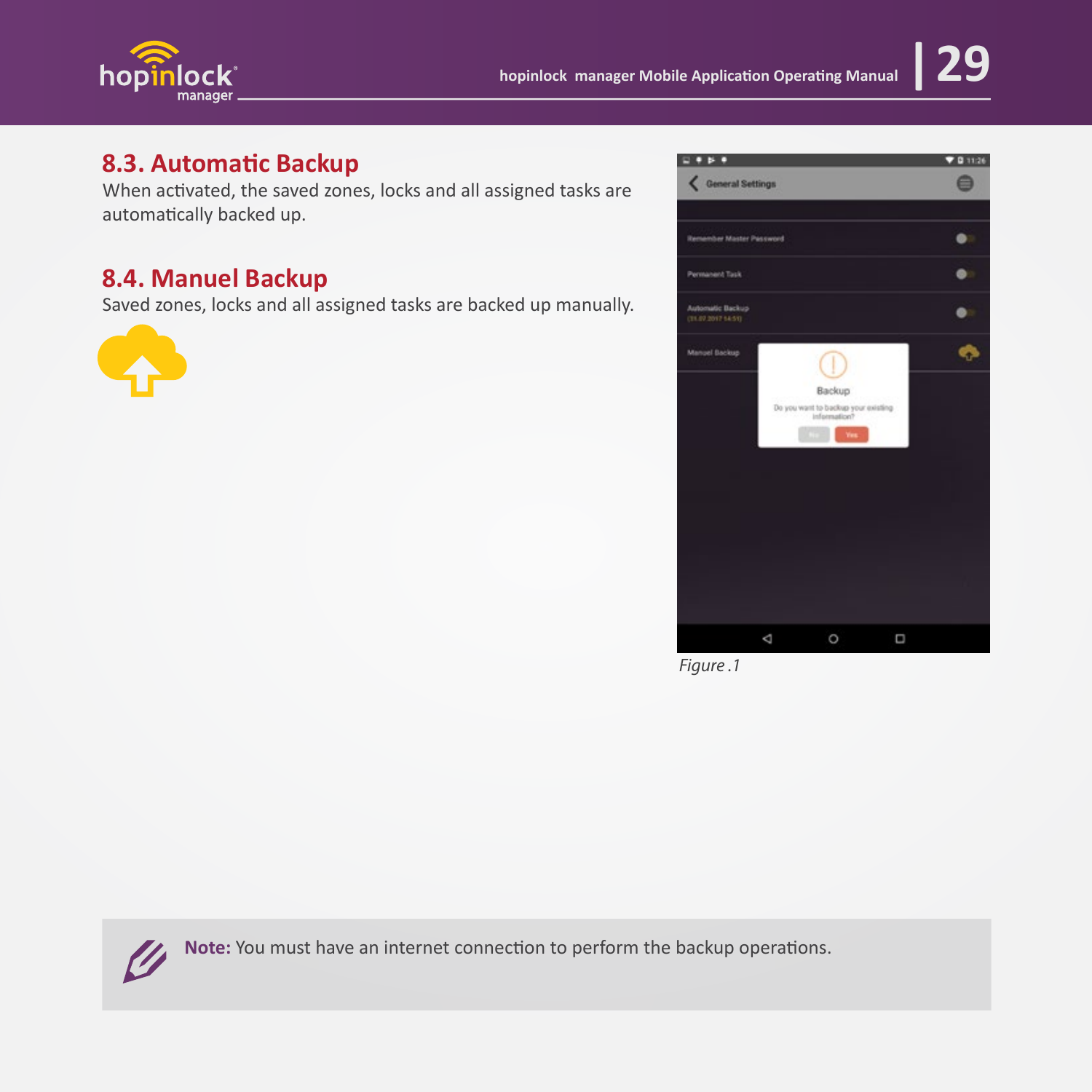

#### **8.5. Event Logs**

You can access to the last performed 500 transactions retroactively. Enter to event logs for tracking all transactions you performed.

Importance level of the performed transactions is defined by symbols increasing from left to right.





Shows that performed transaction is not backed up.

| <b>CO 6</b>                                                      | 0 11:50 |
|------------------------------------------------------------------|---------|
| Event Logs                                                       |         |
| T-oda set command to change settings. (22-09-2017 11:00:18)      |         |
| Added 2-deneme named lock. (05-09-2017 11:30:25)                 |         |
| 1-eda set command to unlook; (D4-08-2017 16:32:21)               |         |
| A Removed T-ods task permanence, (D4-D8-2017 16:31:15)           |         |
| A Added 1-oda task permanence. (04-08-2017 12:00:34)             |         |
| A Removed 1-ods task permanence. (04-08-2017 12:03:31)           |         |
| 1-oda set command to unlock, (04-08-2017 12:03:24)               |         |
| Added 1-oda named lock, (04-08-2017 11:26:14)                    |         |
| A Deleted 3-ods named lock. (04-08-2017 11:25:21)                |         |
| Littleted 2-ods named lock. (04-08-2017 11-25:17).               |         |
| Celeted 1-ods named lock. (04-08-2017 11:24:34)                  |         |
| All locks in Zone 2 cancel task, (04-08-2017 11:23:30)           |         |
| All locks in Zone 1 cancel task. (04-08-2017 11:23:30)           |         |
| 1-oda set command to unlook. (D6-07-2017 10:50:13)               |         |
| All locks in Zone 2 set command to unlock. (22-06-2017 12:55:17) |         |
| ₫<br>O<br>□                                                      |         |

*Figure .1*



Note: During back up transaction you event logs are backed up as well.